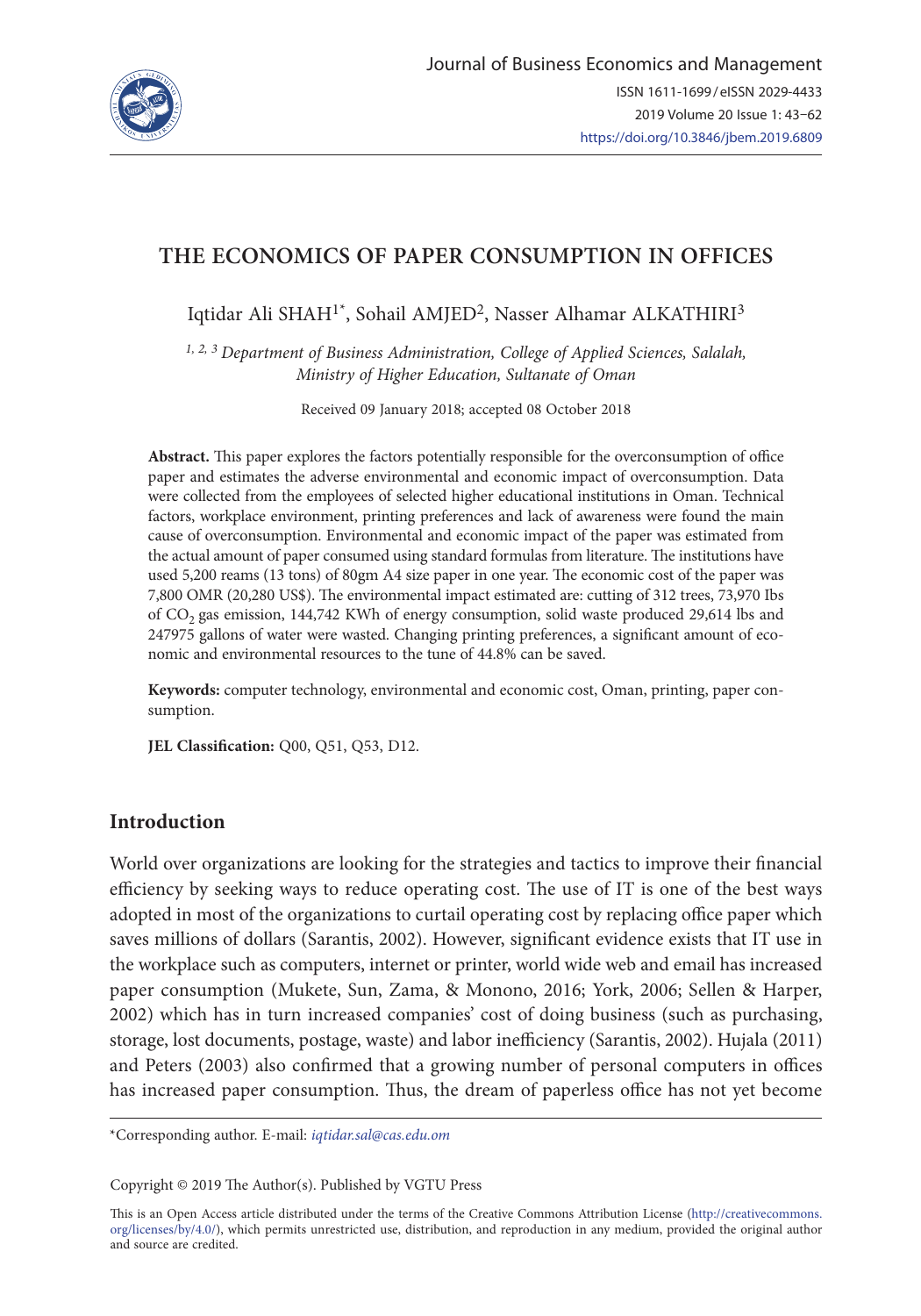a reality (King & Toland, 2014) as paper consumption has continued to rise over the last few decades (McCormack, 2011). An increasing amount of paper consumption has also a significant impact on the environment and human health (Andrés, A. Zentner, & J. Zentner, 2014; Smith, 2011). The environmental impact of paper consumption includes overconsumption of resources, deforestation, air, water and land pollution. The paper industry is among the world's largest generators of air and water pollutants, waste products and the gases that cause climate change. It is also one of the largest user raw materials including fresh water, energy and forest fibers (Sharma, 2014). For example, production of one ton of copy paper uses 11,134 kWh of electricity, produces 19,075 gallons of wastewater, 2,278 lb of solid waste, 5,690 lb. of greenhouse gases and required 3 tons of wood (FAO, 1997). Impact of paper on human health include both occupational hazards and impacts on air, soil, and water that affect the health of communities in the vicinity of pulp and paper mills (Soskolne & Sieswerda, 2010). The health impact includes various types of cancer due to the dioxins released in the production of paper (Thompson, Swain, Kay, & Forster, 2001; Sumathi & Hung, 2006, World Health Organization, 2016).

Unsustainable consumption and production patterns are the main factors influencing unsustainability (Jonkutė, 2015). In the case of paper industry, the literature focuses more on the production side i.e. paper recycling and technologies which can reduce the negative environmental impact and economic cost. However, technology improvement, which has increased production efficiency, is not sufficient to considerably reduce the use of natural resources (Sophia, 2013). Industrial development has reduced the environmental impact during the last 25 years but at the same time production as well as consumption has increased by the same levels, which erodes the environmental benefits of the technological advances: i.e. the rebound effect (Throne, Sto, & Strandbakken 2007). Similarly, efficient production decreases prices and increases consumption (Niinimäki & Hassi, 2011). Thus, technological approaches are not sufficient to achieve sustainable development without focusing on consumption. Therefore, it is important to examine the factors affecting paper consumption. There are various factors which have increased the paper consumption in the workplace. Sopha (2013) explored the behavioral factors of paper consumption which include habit, intention, attitude, personal norms and situational influence. However, there are many other factors responsible for over-consumption of paper such as organization's requirements, technical factors related to the use of technology and lack of employees' awareness regarding the negative impact of paper use which has not been explored.

The aim of this paper is to explore the potential factors responsible for overconsumption of paper in organizations and estimate its impact on environmental degradation and economic cost. More specifically, to investigate the causes and effects of various common practices on the excessive use of paper in the educational institutions in Dhofar region of Oman and explore various ways, techniques and strategies to reduce paper use in organizations in order to improve their efficiency by saving their resources and to contribute to environmental protection. Moreover, to answer the questions of how efficiently paper is used for printing purposes in organizations? What are the causes of overconsumption of paper in organizations? What are the impacts of overconsumption of paper on environment and economic cost? And how overconsumption or wastage of paper can be reduced in organizations?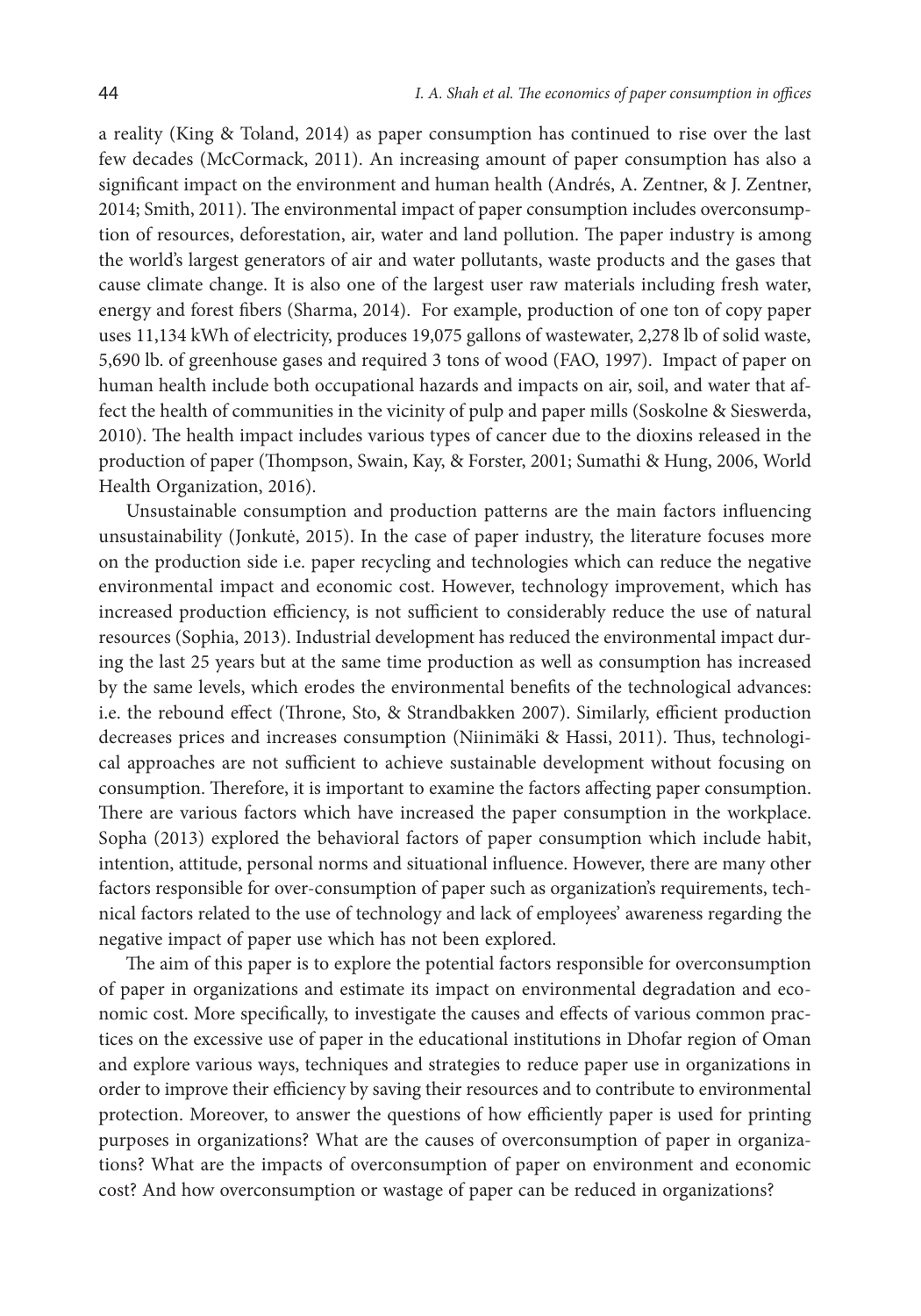This paper contributes to the body of existing knowledge by identifying and analyzing potential factors that influence paper uses and estimates the impact of paper consumption and wastage on the operating cost of the organization and the environment. Overall the paper contributes to the current knowledge of sustainability by analyzing current practices related to paper consumption.

The rest of the paper is organized as follow: Section 1 is the account of existing literature related to the study, section 2 presents the conceptual framework, the methodology is explained in section 3, results are given in section 4, discussion and recommendations is carried out in section 5 and the last section concludes the paper.

### **1. Literature review**

There is significant evidence reported in various reports that paper use and paper wastage at the workplace has increased due to the use of office technology such printer, internet, email etc. The latest report by Upstate Medical University (2016) confirmed that paper product usage in America has increased from 92 million tons to 208 million (126% increase) in the last 20 years. The report also confirmed that 45% of the paper printed in offices are ended up trashed by the end of the day, resultantly, trillion sheets of paper are wasted every year worldwide. Another report by SC Technology Group (2015) also pointed out the overconsumption of paper and reported that two million pages are printed every minute across Europe, the Middle East and Africa. The overall global paper production is more than 350 million tons annually (Smith, 2011). Looking into the wastage side, Hesseldahl (2008) investigated that half of all documents printed are discarded within 24 hours. Inefficient and excessive utilization of paper has an adverse effect on an organization's cost, efficiency as well as the environment. The economic cost and environmental concerns related to overconsumption of paper, causes/factors of overconsumption of paper and strategies to reduce overconsumption of paper are reviewed below.

### **1.1. The organization efficiency and cost: argument for paper reduction**

The suboptimal use of IT technologies increased the use of paper in organizations. Resultantly, the operation costs increased. The printing costs of Bank of America Corp. were running at \$70 million to \$90 million a year because of 90,000 printers it owned – one for every two employees (Tam, 2004). The financial cost of paper is not only just purchasing the paper but also costs of storage, documents security, postage, document obsolescence, and labor inefficiency. According to a report, reducing dependency on paper usage at the office can result in higher efficiency, increased productivity and savings for the organization (Paperless Project, 2013). Fujitsu (2001) estimated in a case study of an organization that in real estate processing time was reduced from 46 days to 3 hours by implementing a scanning system with electronic document access.

The cost impact of using paper in an organization is calculated by Standard Chartered Bank (2010) which is given in Table 1 below: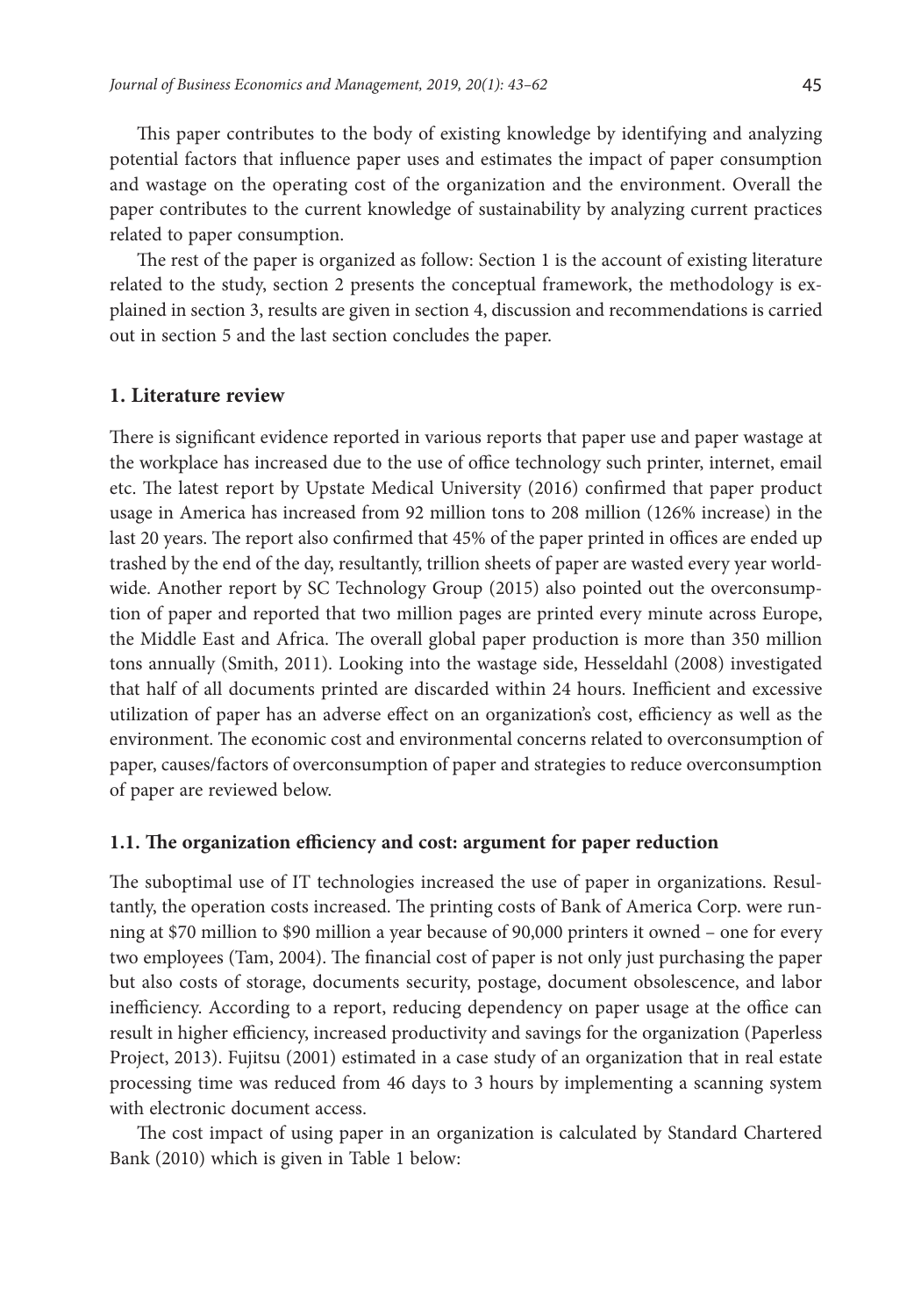| Paper Consumption                                            | Item used                                                | Cost (USS)                        |
|--------------------------------------------------------------|----------------------------------------------------------|-----------------------------------|
|                                                              | Paper                                                    | 2,100,000                         |
| 140 ton of paper<br>$(56000$ reams) of A4<br>paper per year: | Depreciation for a mid-level<br>corporate Laser Printer  | 910                               |
|                                                              | Toner Cost for paper print-<br>ing with double sides     | 903,000                           |
|                                                              | The total cost of electricity<br>consumed (14,933 kW-hr) | 1867                              |
|                                                              | Total printing cost                                      | 3,005,777 (3 million \$ per year) |

Table 1. Cost impact of paper consumption (source: Standard Chartered Bank, 2010)

## **1.2. Environmental impact: argument for paper reduction**

The paper has become a bottleneck and a clear impediment for organizations that are looking for greener IT. It is a well-recognized fact that the excessive use of paper in the workplace has substantial effects on the environment including deforestation, greenhouse gasses emission, energy consumption, solid waste, wastewater and water contamination. The life of a paper starts with tree cutting in a forest and ends with the burning, solid waste or recycling. The most harmful part is the process of paper production which consumes a lot of energy, water, Sulphur Oxide (SOX) and  $CO<sub>2</sub>$  emission.

The environmental impact of using paper in the organization is calculated by Standard Chartered Bank (2010) is given in Table 2.

| Production                                     | Description<br>Amount     |                   | Equals to                                               |
|------------------------------------------------|---------------------------|-------------------|---------------------------------------------------------|
| 1 ton A4 paper<br>$(400$ reams of<br>A4 paper) | Wood Requirement          | 3.47 ton          | 24.29 trees                                             |
|                                                | <b>Energy Requirement</b> | 38.7 million buts | $\frac{1}{2}$ year of the energy of a US house-<br>hold |
|                                                | Solid Waste Produced      | 2,283 Ibs         | 0.08 fully loaded garbage trucks                        |
|                                                | Emissions                 | 5868.8 Ibs        | $\frac{1}{2}$ year emission for a car                   |
|                                                | <b>Water Requirements</b> | $20,520$ gallons  | 0.03 Olympic sized swimming pool                        |
|                                                | Waterborne Wastage        | $109.9$ Ibs       |                                                         |

Table 2. Environmental impact of paper consumption (source: Standard Chartered Bank, 2010)

# **1.3. Causes of overconsumption of paper**

Concerns about overconsumption of paper in organizations have been raised due to its negative impacts on the environment, economic cost and efficiency. There are few papers and reports which have investigated the causes of overconsumption of paper. Sophia (2013) investigated that paper consumption behavior begins with the appreciation of situational factors, which influences norms, which in turn forms a habit. The habit subsequently influences paper consumption behavior and thus she concluded that paper consumption behavior is more habitual. Kazanci (2015) also conducted research on university students to investigate the preferences of university students for reading from a printed text or from a digital screen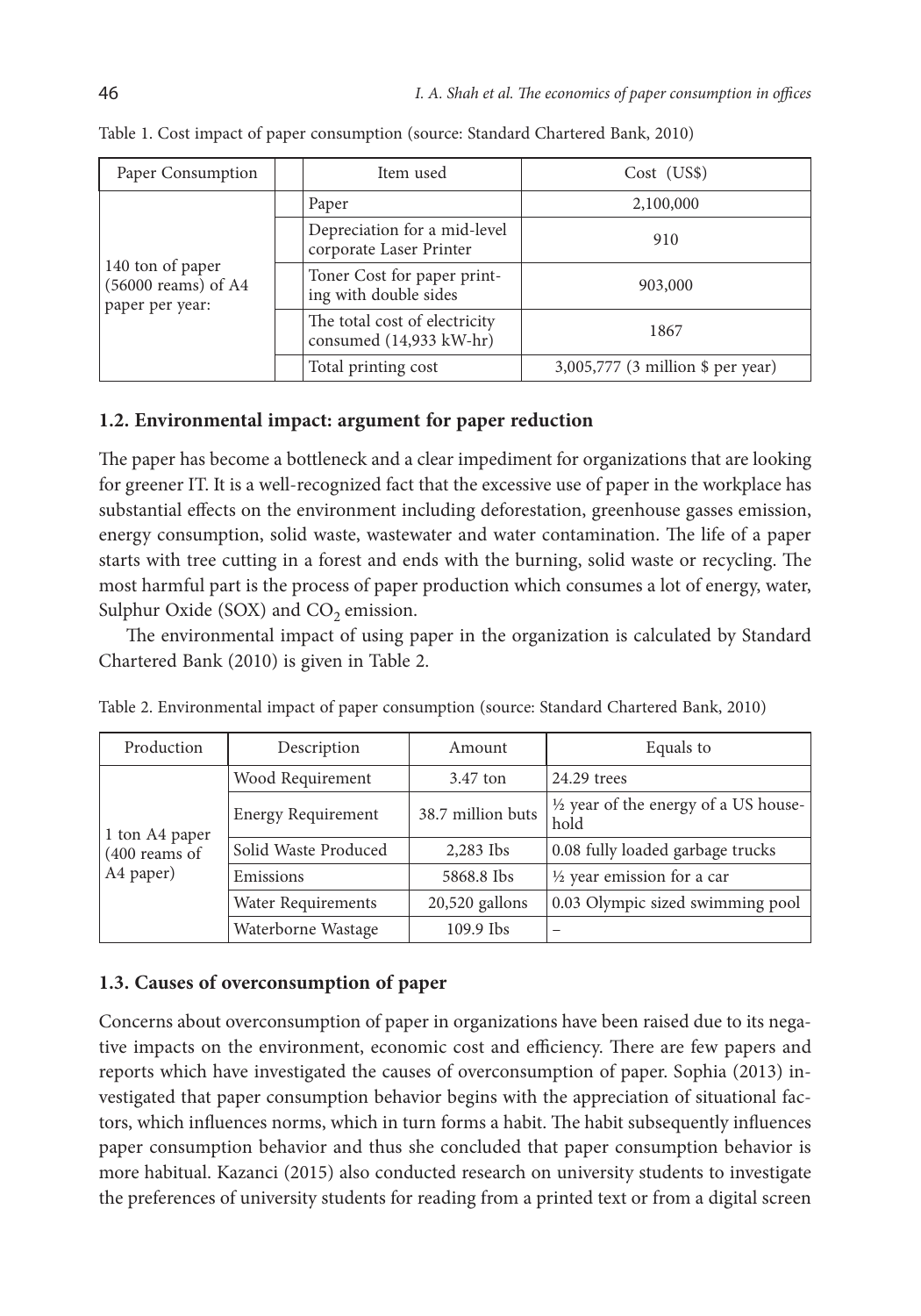and confirmed that majority of the students prefer traditional printed paper instead of the digital screen for their reading activities. Webster (2012) identified several factors of using more paper in organizations such as workers used paper due to their old habits, requirement of hard copy for file, submission of documents in paper form, filling forms by hand, requirements for physical signature (lack of comfort with electronic signatures), and the need to print documents for use in the field where it is difficult to take along a PC. Similarly, the paper is widely, heavily and preferably used in organizations worldwide because of its physical properties and affordances such as thin, light, porous, opaque and flexible which is easy to grasp, carry, fold, and write. (Jenkin, Webster, & McShane, 2011; Sellen & Harper, 2002; York, 2006). King and Toland (2014) compared the affordances and limitations of paper with Digital technologies such as PCs, e-reader and iPad and found that Digital technologies such as PCs and e-readers have not been able to minimize the paper because they do not match the key affordances of paper.

### **1.4. Strategies for minimizing misuse/overuse of paper consumption**

To control paper over consumption or to minimize paper consumption by office workers in workplace, various strategies have been proposed by researchers or some international organizations such as WWF (2015), Federal Electronic Challenges (2012), Sustainability Victoria (2011), Preton (2010), Standard Chartered Bank (2010), McCool (2008) and Sarantis (2002) which are reviewed below.

#### **1.4.1. Efficient use of paper**

There are various ways and methods to control overused or misused of paper. For example, printing/copying onto both sides of a paper can save up to 30% of paper. Duplexing saves not only paper cost but storage, mailing cost and energy. N-Up printing "multiple pages per sheet" an option within printing preferences, is an effective way of reducing paper consumption. Reducing margin is also a significant way adopted in some organizations to reduce paper consumption. By reducing the margins, 14% less paper is used as compared to normal margin. Reducing the paper margins to 0.75" or 0.5" can save a significant amount of paper. According to a study carried out by the Penn State University (2000), reducing margins to 0.75" on all sides results in a total reduction of paper usage of 4.75%. The Penn State University uses 950,350 reams in the year 2000. If the paper used with 0, 75 margins are applied, 905,208 reams can be used. Thus, 45,142 reams can be saved with a total saving of 112,855\$ (paper cost 2.5\$ per ream). Other printing options such as of font size, font types and line space can be used to reduce the overconsumption of paper. Reducing the font size to 10 points will decrease the amount of paper. Even reducing from 12 points to 11.5 points will shrink document about 5%. Paper and ink can be saved by using different fonts. An analysis performed by the University of Wisconsin's IT Department concluded that font type "Century Gothic" and font size 11 was the best for saving ink and toner. Other ink saving fonts type and size includes "Times New Roman – 12", "Calibri – 11" and "Verdana – 11". Reducing line space to single space can reduce the amount of paper. If we change the line spacing of 1.0 to 0.95, we can make document 5% shorter. Similarly, the use of print preview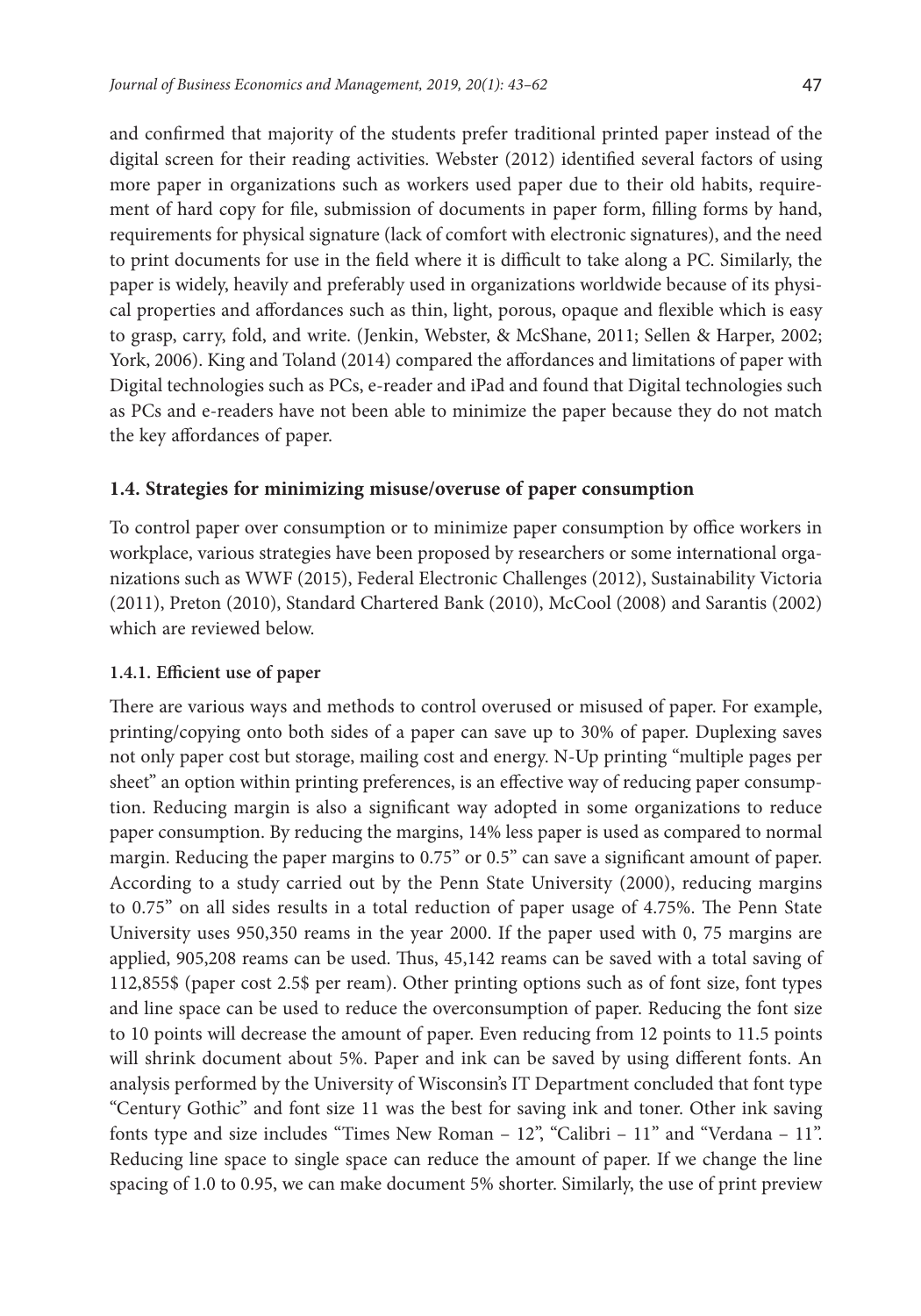function before printing can avoid mistakes and can reduce paper use. Similarly, on-screen proofreading and auditing also reduce paper consumptions. The creation of PDF (Portable Document Format) can reduce paper use. PDF is a global printing standard. If a hard copy of a document is not required, a PDF is an effective alternative to printing as a means of archiving or sharing a document. Another strategy of "image reduction" is used to reduce paper consumption. For example, when copying a book, two original pages on to one side of the copied sheet can save paper by 50%. The use of the blank sides of unneeded single-sided copies (scrap paper) for printing drafts or writing notes can save more paper.

### **1.4.2. Printing policy**

In order to reduce the negative impacts of paper use on the costs and environment, it is imperative that each organization has a policy for "paper use and printing". Various printing and copying behavior of employees indicate that there is a lack of printing policies in organizations. Most of the employees print the paper and then forget to take printout from the printers, which results in wastage of paper. According to a survey, up to 15% of the pages are being left unclaimed at the printer and then subsequently discarded (SC Technology Group, 2015). This is because of no limits on using paper printing in most of the organizations. Fixing paper limits/quota for employees can reduce the wastage (EPA, 2001). A comprehensive printing policy for user authentication, tracking, quotas, and limitations on what employees can and cannot print, will significantly reduce the misuse and overuse of paper. Some of the organizations have banned printing emails and internet content because this is wasteful. They asked their employees to use folders and archiving functionality in e-mail application to organize and view messages. According to McCool (2008), the amount of waste generated by Web printouts is profoundly provoking. The cost and environmental impact of paper can be reduced by using thinner paper. For example, paper with a weight of 60 grams has 20% more cost than paper with 50 grams. Similarly, 100 grams paper cost is 20% more than 80 grams paper. Most offices can transfer paperwork online. For example, a college/university can provide online time sheets for all campus employees/student/ workers, online admissions, online course registration, correspondence via email etc. Use of electronic purchase and invoices can also reduce paper use. For example, Bell Atlantic saved 29 tons of paper and more than \$60,000 by expanding the use of electronic purchasing orders and invoices.

#### **1.4.3. Printer default settings**

The organizations' printing policy can be easily implemented by setting up printers to print with smaller margins, single line space, smaller font size, smaller font type, double-sided, black and white as an automatic default rather than to check files and paper of individual employee to make sure that printing policy has been followed. Egebark and Ekström (2013) conducted a research using the printer default from simplex to duplex in large Swedish universities to see the effect on paper consumption. They observed 25 printers on daily basis for the period of three months and concluded that duplex default of printers reduced paper consumption by 15%. They also found that the more conventional method of encouraging people to save resources has no impact at all.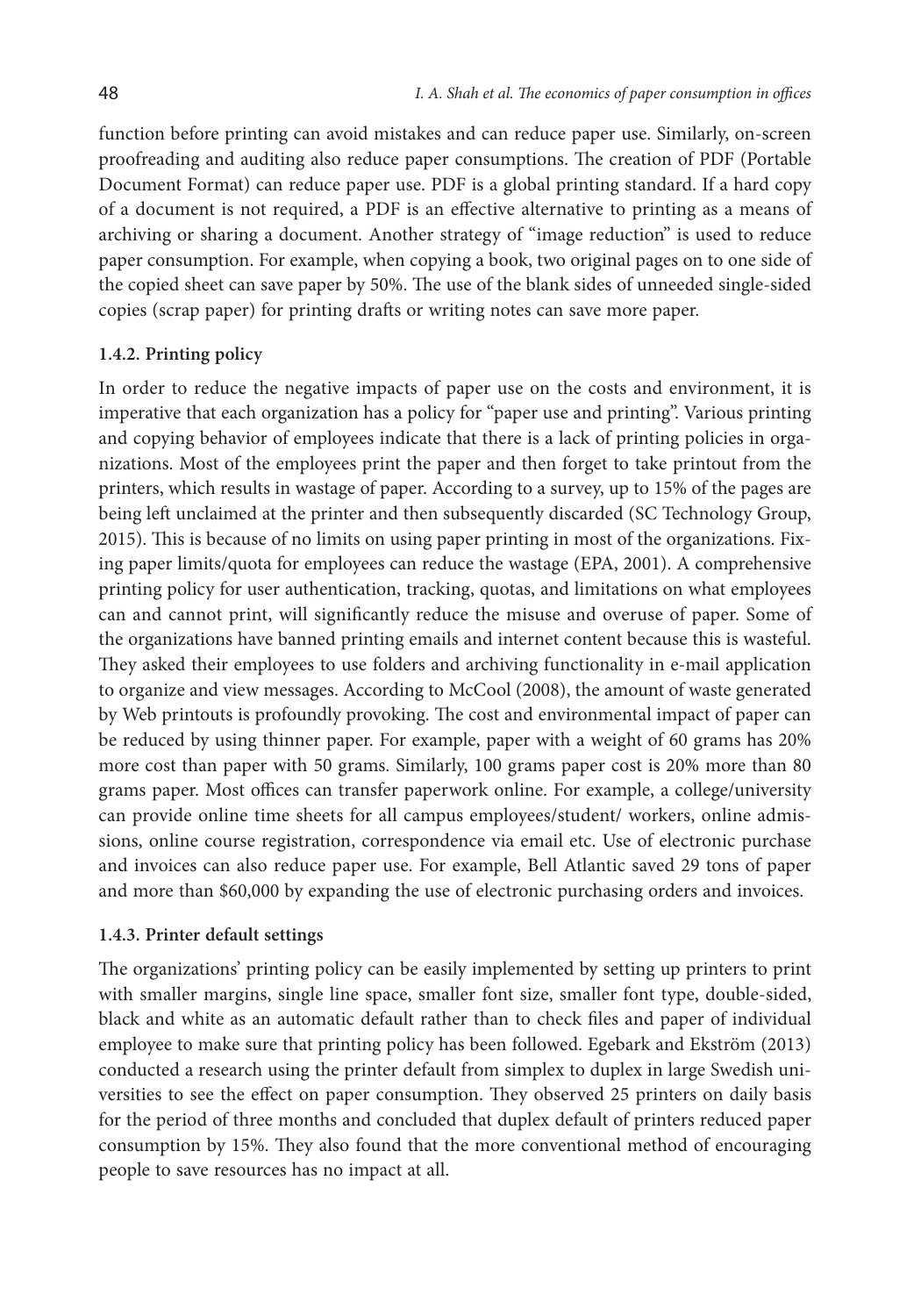### **1.4.4. Follow me printing**

"Follow me printing" is another way recently used in organizations to reduce paper waste and secure printing documents. Using "follow me printing", a user can initiate a print job from any workstation and can execute the print job when physically present at the desired printer after successful authentication. In a standard printing environment, a user sent directly to the printer for immediate printing. This results in wasted paper and toner when printing is forgotten and not collected.

### **1.4.5. Awareness and training**

The employees' awareness about the impact of paper on organization's cost and the environment is essential because it can decrease the use of paper. However, there is lack of evidence in the literature to show that organizations have provided some kind of training or awareness program to their employees for the efficient use of paper in offices. Some tips have been developed by organizations regarding how to use paper efficiently (Standard Chartered Bank, 2010; Minnesota Pollution Control Agency, 2016; WWF, 2015; Federal Electronic Challenges, 2012; Repaper Project (n.d.).

### **1.4.6. Use of electronic textbooks**

The use of tablets/iPads and electronic textbooks have grown rapidly due to which a new debate on the efficiency, effectiveness and impact of digital materials in comparison to print materials have emerged. The debate mainly focused on a question that is digital technologies such as tablets, iPad and electronic textbooks are more environmentally friendly than paper? King and Toland (2014) examined the use of tablet devices to determine whether they can make a significant impact on paper consumption and found that the use of tablet devices such as the Apple iPad has the potential to reduce paper consumptions particularly in higher education establishments who are traditionally heavy users of paper. They further found that the iPad has not been able to reduce paper consumption to the level expected but it has been significantly better than other digital technologies in reducing paper consumption as it is well perceived, portable, easy to use, and its screen is well suited for reading documents. AL-Qahtani (2012) explored the potential of using tablet devices and investigated that iPad reduce the use of paper in the workplace. Moberga, Johanssonb, Finnvedena, and Jonssonc (2010) investigated the potential environmental impacts of printed newspaper paper and tablet e-paper newspapers and found that the printed newspaper, in general, had a higher energy use, higher emissions of gases contributing to climate change and several other impact categories than the tablet e-paper newspaper. They concluded that tablet e-paper has the potential to decrease the environmental impact of newspaper consumption.

### **1.4.7. Document Management System**

Document Management System (DMS) is another fast practical alternative way to reduce the paper dependency of organizations. This system enables users to easily scan documents, locate files quickly and share documents with others fastly and securely which reduce companies cost (Ranko, Berislav, & Antun, 2008). Krishnan and Subramanian (2015) evaluated the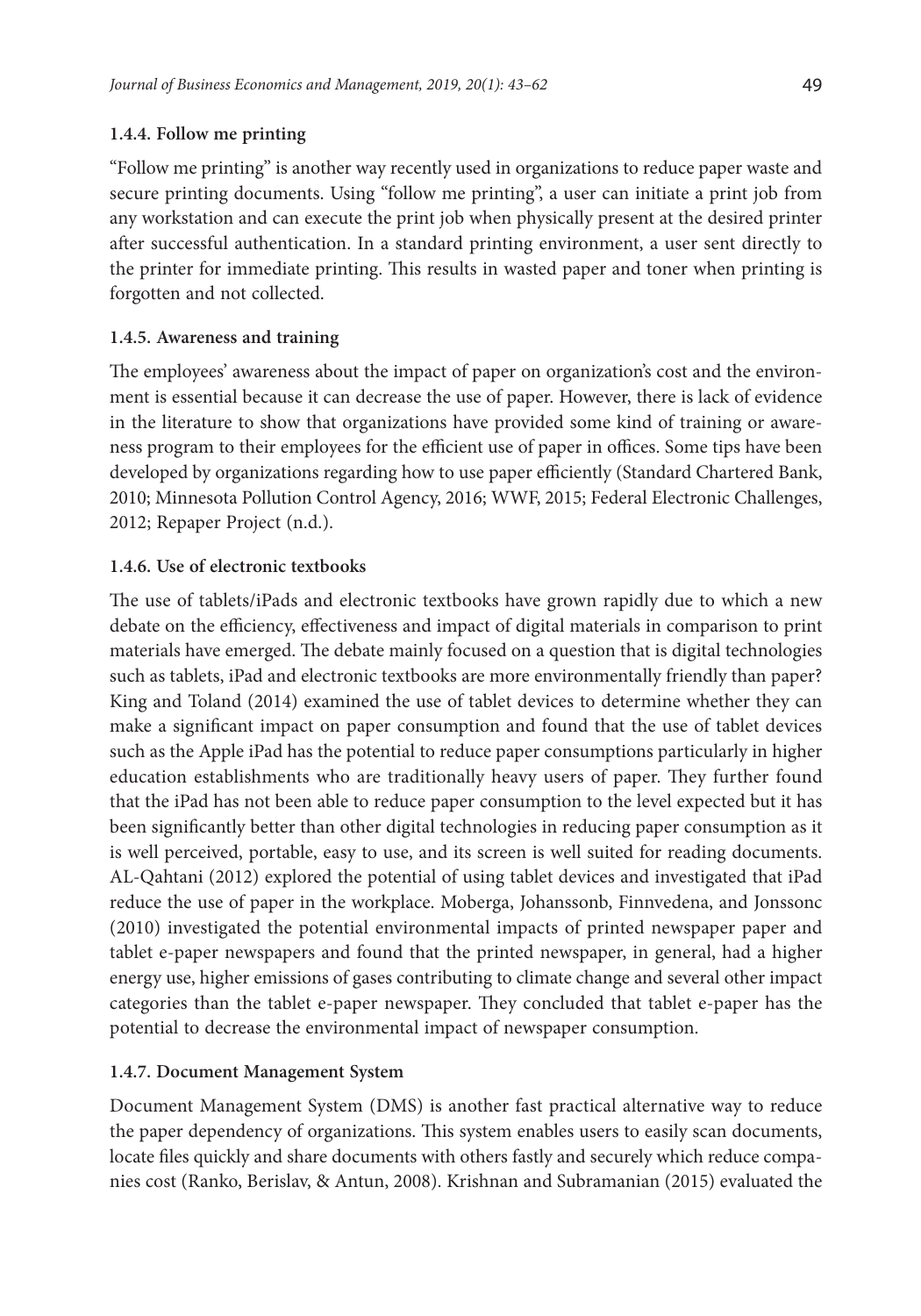carbon-reducing impact of a DMS and found that DMS helps to reduce carbon footprint by more than 1400 kg per day. Susanty, Thamrin, Erlangga, and Cucus (2012) investigated that the concept of paperless office is possible by adopting the DMS by organizations.

#### **2. Conceptual framework**

There are many factors/causes which influence paper usage in organizations. In this paper, four factors have been considered as explained in Figure 1 below:



Figure 1. Conceptual framework

The overconsumption of paper in an organization depends on many factors such as technical factors (McCool, 2008), workplace environment (Sarantis, 2002), organization requirements and policies (Jenkin, Webster, & McShane, 2011), employee's personal preferences (Jenkin et al., 2011), employees' awareness and training about the usage of paper (WWF, 2015), etc. Significant evidence shows that paper is misused and overused in organizations due to aforementioned factors which are a challenge for organizations and world community because of its worse effect on resources and the environment. The factor "organizations' requirements and policies" regarding the usage of paper is out of the scope of this paper because many legal issues are involved due to which it is not possible for an employee and organizations to reduce dependency on paper. This paper is limited to the four factors i.e. technical factors, workplace environment, employees' personal preferences, employee's awareness and training. These factors are chosen because organizations can control the overuse or misuse of paper if they realized that how these factors contribute in the overconsumption of paper without compromise of their organizations' policies, legal issues and any additional costs. There is a relationship between misuse/overuse of paper and technical factors because there are many employees who are not familiar with the use of printers or carelessly printing documents. In many offices, printers have also some technical faults. Due to these technical factors, paper is overused. Similarly, the workplace environment of the organization has also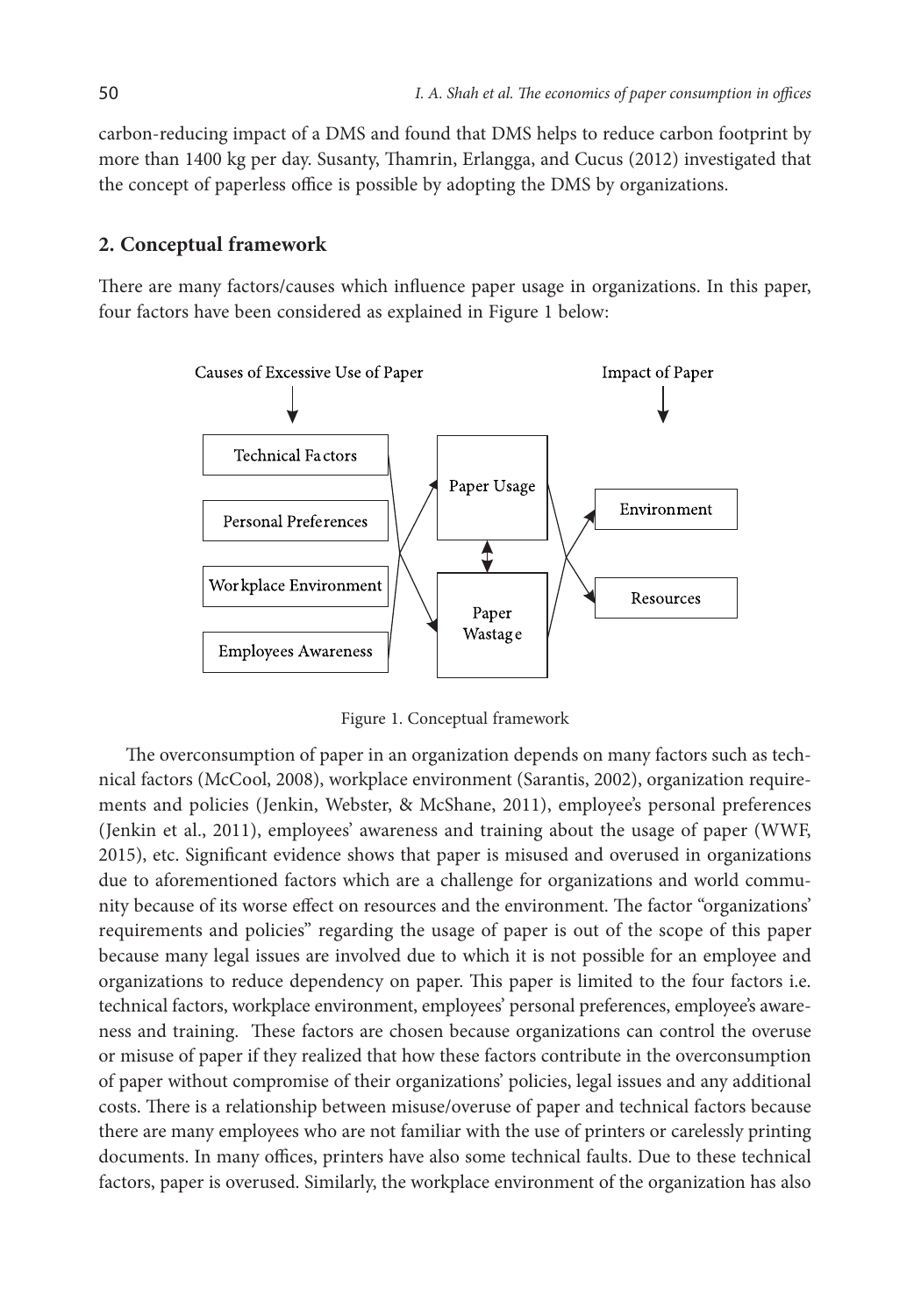an impact on the use of paper. For example, many employees keep printed documents in their personal record because they do not trust their colleagues. There are employees who keep printed documents in safe custody because they do not trust the technology and they think that hard copies are safer than the soft copies. Resultantly, the use of paper increased due to the inappropriate workplace environment. The relationship between overconsumption of paper and people's preference for using various options of printing and paper cannot be ignored. Due to the digital technology various option of line space, font types, font size, paper margin etc. is available to the employees which have significantly increased the use of paper in organizations. Similarly, some employees do not know the use of technology and its various options; they do not know the impact of paper usage on organization resources and the environment. Thus, due to lack of awareness and training to employees, the paper is overused or misused in the organization. There is also a bidirectional relationship between paper usage and paper wastage. The more employees use paper, the more wastage will be and vice versa. There is also adverse impact of paper usage and paper wastage on resources and the environment. The overall uses of paper in offices have a negative impact on the organization's efficiency, cost and environment. This paper is limited to two variables i.e. organization cost and the environment.

# **3. Methodology**

All the three higher education institutions from Salalah city of Dhofar region of the Sultanate of Oman were surveyed which include College of Applied Sciences, Technical College, and Dhofar University. The survey was personally administrated by the researchers. Informed consent was obtained from the educational institutions through the official channel prior to starting the survey and the confidentiality and anonymity of the responses were ensured. More than 200 questionnaires in both Arabic and English language were distributed in person to the academic and administrative staff of the participating educational institutions. All most all academic and administrative staff were using papers. However, data were obtained from those who were available in their offices at the time of survey using a convenience sampling procedure. Total 179 completed questionnaires were collected back in person of whom 176 questionnaires were usable.

# **3.1. Survey instrument**

A questionnaire was developed in the Arabic language to obtain data about the paper consumption and factors potentially responsible for the paper wastage in the educational institutions in Dhofar region of the Sultanate of Oman. The official language of Sultanate of Oman is Arabic but English is widely used as a second language. The questionnaire was translated into the English language for non-Arabic expatriate employees by using the standard method of "back translation". The questionnaire includes questions about the demographics of the respondents and six other variables; namely, (i) approximate weekly paper usage (ii) approximate weekly paper wastage (iii) respondent's perception of the workplace environment (iv) technical factors (v) personal printing preferences and (vi) employee's awareness about the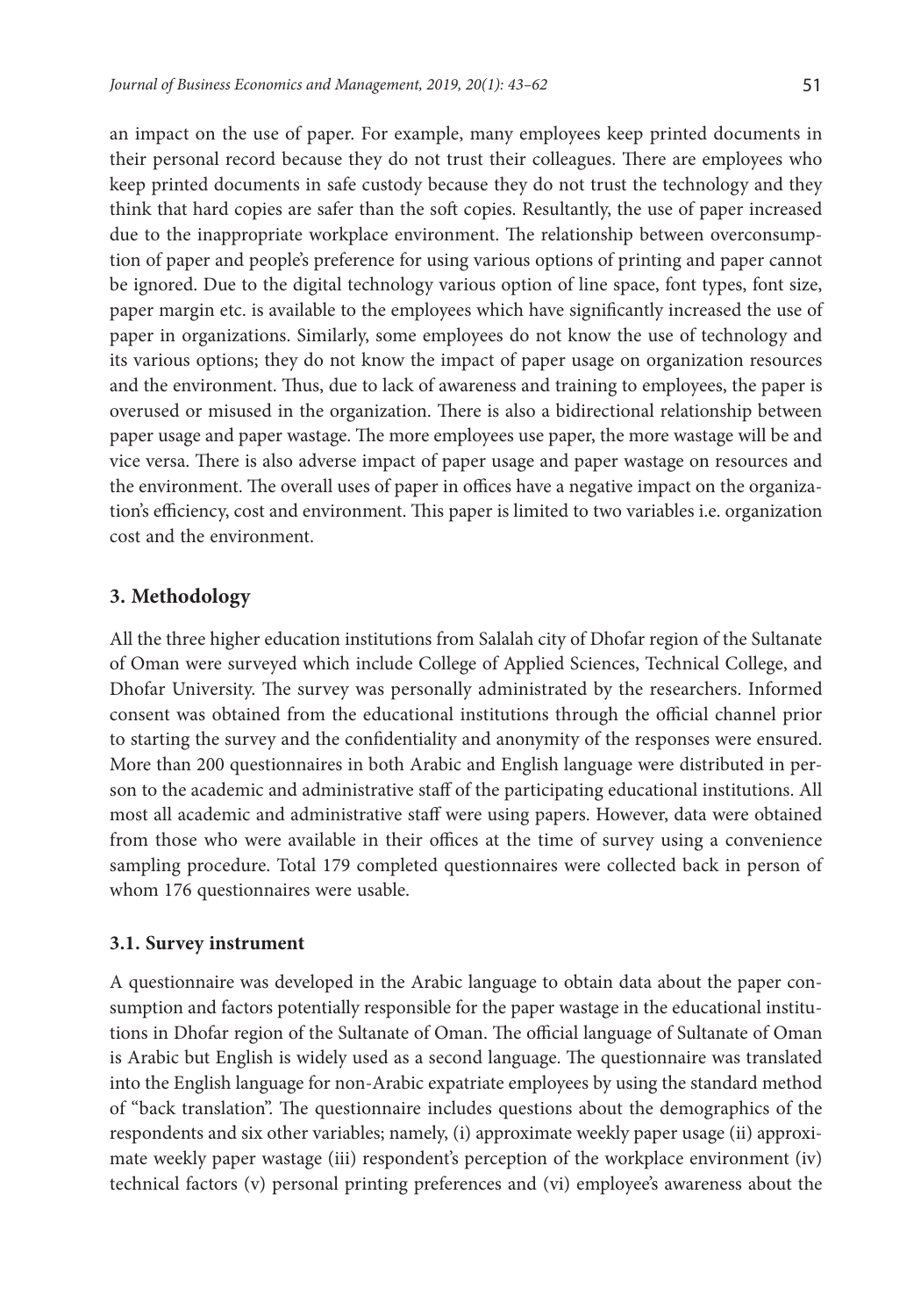environmental degradation due to paper usage. The questionnaire was initially sent to the selective academicians for validity and technical evaluation and suggestions for improvement prior to finalization. The suggestions for improvement in the instrument from the academic staff were incorporated in the first round. As a second round, the questionnaire was distributed for pilot testing and the responses were analyzed. After satisfying the entire prerequisite to conducting the survey the questionnaire was distributed for data collection.

We included two explained variables and four explanatory variables in the questionnaire. The explained variables include paper usage and paper wastage. Explanatory variables include technical factors, workplace environment, personal preferences, and employee's awareness. Approximate weekly paper usage is measured as 3 items five-point ordinal scale. The variable contains questions such as (i) how many pages you print for your email correspondences on average per week? (ii) How many pages you print from internet contents on average per week? (iii) How many pages you print/photocopy other than email and internet contents on average per week? Similarly, approximate weekly paper wastage was measured using 3 items five-point ordinal scale. The variable contains questions such as (i) how many pages are usually wasted when you print/copy the paper on average per week? (ii) How many pages do you put in shredder after reading/using on average per week? (iii) How many pages do you put in the dustbin after reading/using on average per week? The potentially explained variables were measured by using five scale ordinal ranges of the number of pages.

Four explanatory variables were included as potential determinants of the paper usage and paper wastage. Technical factors were measured by 3 items using a five-point Likert scale. The variable contained items such as (i) How frequently are paper wasted due to malfunctioning of printing equipment? (ii) How frequently are paper wasted due to unintended printing command? (iii) How frequently are paper wasted due to unfamiliar printing equipment? Workplace environment with reference to the paper usage was the second explanatory variable measured as 5-point Likert scale including 4 questions such as (i) I maintain a personal record of documents in hard copies due to an insecure office environment (ii) I keep a record in the form of printed documents in anticipation of future problems. (iii) I keep printed documents in safe custody as I can't trust the technology. (iv) I fear, anytime someone can accuse me and I would need documented evidence to prove my stance. The third explanatory variable "printing preferences" was measured by 5 items using five points Likert scale. The questions include (i) I prefer to print on one side of the paper. (ii) I prefer high-quality paper for printing documents (ii) I prefer wide margin for printing documents (iv) I prefer clear and large font style for printing documents (v) I prefer the line spacing greater than 1 line for printing documents. Finally, the employees' awareness about the environmental degradation due to paper usage and wastage was measured as 6 items using five points Liker scale. The questions include (i) I have learnt about the negative effects of paper usage on environment through conferences or public talks (ii) I have read printed material about the negative impact of paper usage on the environment (iii) I have learnt through social media about the negative environmental impact of paper usage (iv) I have watched television program/documentary about the negative impact of the paper usage on environment (v) I have been informed by my organization about the value of paper I use (vi) I have been trained/motivated by my organization to be efficient in paper use. The reliability of the variable was tested using Cronbach's Alpha values.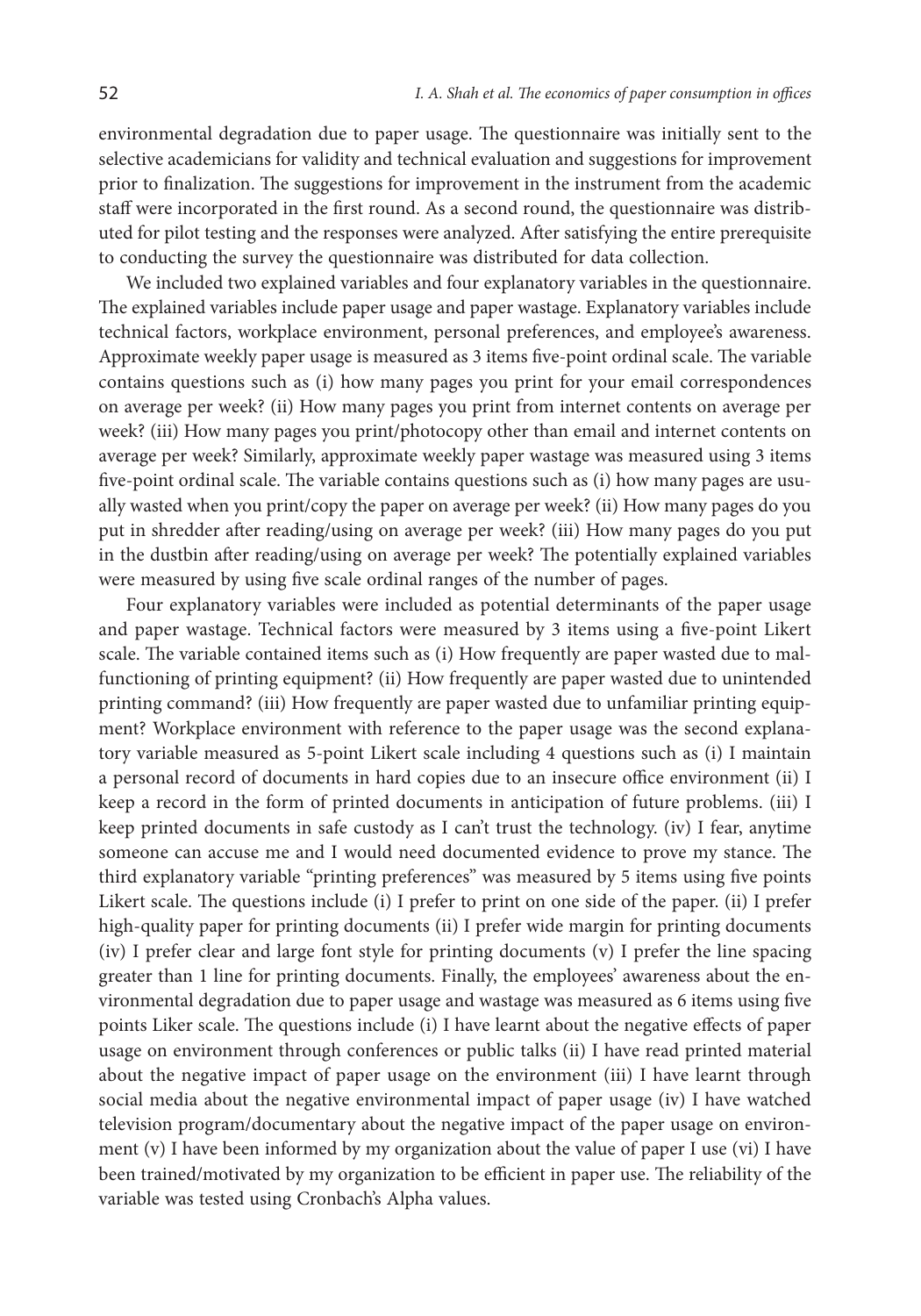#### **3.2. Model development**

We included two explained variables in this paper and the parameter coefficients were estimated through two separate regression equations. The relationship between the considered variables is expressed as the following general models.

$$
PU=f(PW, TF, WP, PP, EA); \t\t(1)
$$

$$
PW=f(PU, TF, WP, PP, EA),\tag{2}
$$

where *PU* is approximate weekly paper usage by the respondent individually. *PW* is the approximate weekly paper wastage by the respondent individually. *TF* is the technical factors potentially responsible for paper usage and excessive printing. *WP* is the workplace environment, *PP* is personal preferences for printing and *EA* is employee's awareness about the adverse environmental effect of paper usage. The paper usage and paper wastage were interchangeably used as explained variables in one equation and explanatory variable in other equation. We argue that paper usage causes paper wastage and simultaneously paper wastage cause excessive paper usage. Therefore, we expect a bidirectional causation. We specify the following regression equations to estimate the parameters.

$$
PU = \beta_0 + \beta_1 PW + \beta_2 TF + \beta_3 WP + \beta_4 PP + \beta_5 EA + \varepsilon \tag{3}
$$

$$
PW = \beta_0 + \beta_1 PU + \beta_2 TF + \beta_3 WP + \beta_4 PP + \beta_5 EA + \varepsilon,
$$
\n(4)

where  $\beta_0$  the constant and  $\beta_1$  to  $\beta_5$  are the parameter coefficients of explanatory variables and ε is the residual error which is normally distributed.

To assess the negative impact of paper usage and wastage on the environment we used standard formulas to quantify the environmental impact of paper usage (Abramovitz & Ashley, 1999; Standard Chartered Bank, 2010; Mueller, 2001; Repaper Project (n.d.); FAO, 1997). To achieve this objective first we estimated the paper usage and wastage by individual employees through the collected data and then the standard formulas are applied to calculate the corresponding values. The actual data of paper usage by the participating educational institutions was also collected to check the reliability of the estimates. On the basis of the estimated data about the paper consumption and paper wastage, we estimated the economic cost and the environmental impact.

#### **4. Results**

Overall the response rate was 88%. Out of the usable responses, 60% were in Arabic language and 40% were in English. The 32% of the respondents were female and 68% were male. The responses from the academic staff remained 40% of the total sample and the remaining 60% were from the administrative staff of the educational institutions. The average age of the respondents was 34 years. With regard to academic qualification 15% of the respondents reported school education 27% reported diploma, 32% reported graduation, and 15% reported master degree and 11% were PhDs.

The descriptive statistics is presented in Table 3. The results show that the average response of the paper usage is 2.26 which corresponds to the option 11–20 pages per week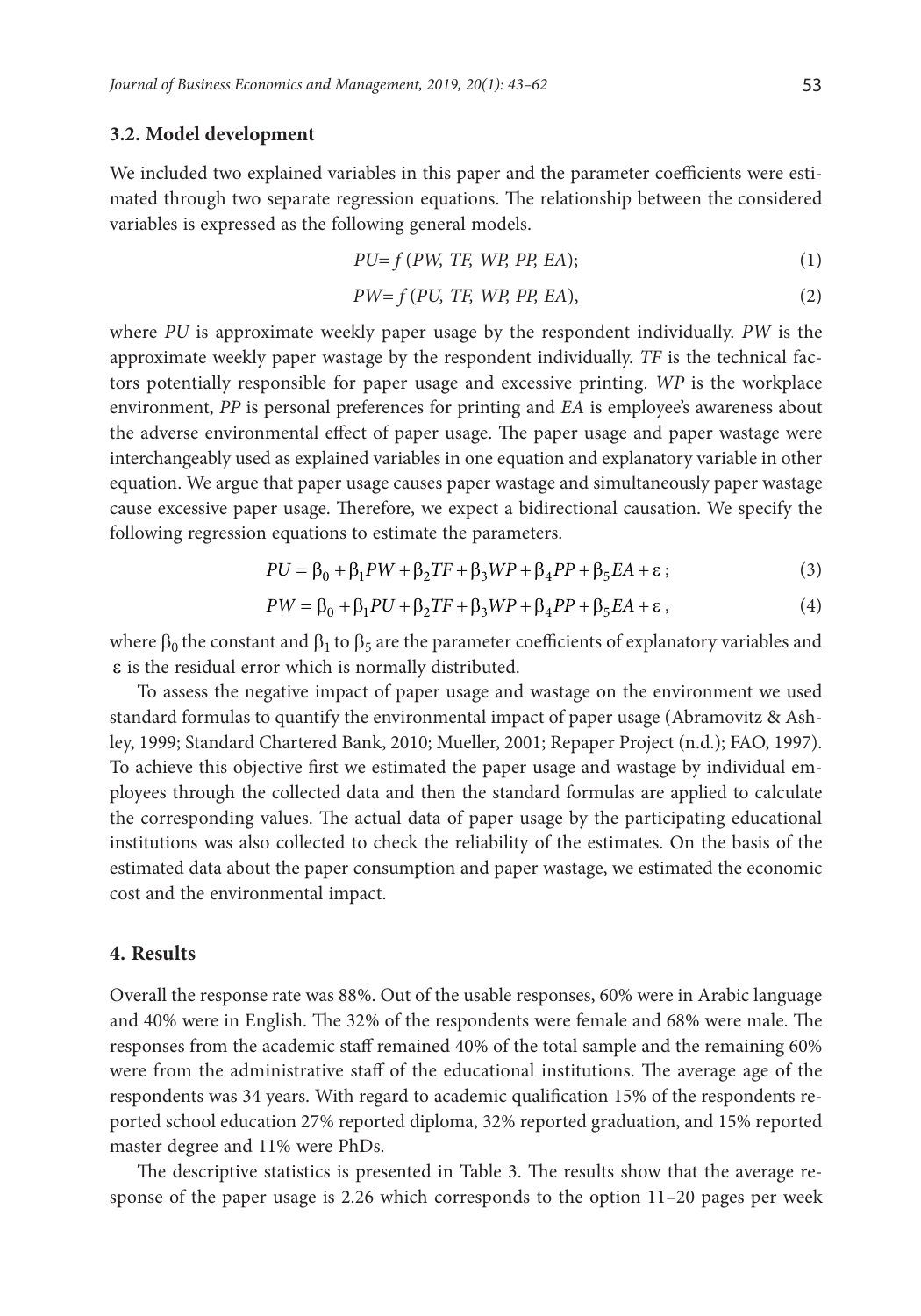or more precisely 15 pages per week. Similarly, the average response of the paper wastage is more than two which has corresponding value 6–10 pages per week. The Cronbach's Alpha values indicate that our variables have internal consistency and the collected data is reliable for the statistical analysis.

| Variables | N   | Minimum | Maximum | Mean   | Std. Dev | Cronbach's<br>Alpha | No of<br>Items |
|-----------|-----|---------|---------|--------|----------|---------------------|----------------|
| PU        | 176 | 1.00    | 4.67    | 2.2595 | .76526   | 0.773               | 3              |
| <b>PW</b> | 176 | 1.00    | 4.33    | 2.1080 | .80338   | 0.744               | 3              |
| TF        | 176 | 1.00    | 4.67    | 2.2443 | .71556   | 0.697               | 3              |
| <b>WP</b> | 176 | 1.00    | 5.00    | 2.7159 | .95070   | 0.810               | $\overline{4}$ |
| PP        | 176 | 1.00    | 4.60    | 2.5716 | .92353   | 0.812               | 5              |
| EA        | 176 | 1.00    | 5.00    | 2.6051 | .96387   | 0.832               | 6              |

Table 3. Descriptive statistics

The pairwise correlation matrix by using the Pearson method is presented in Table 4. The Pearson correlation is widely used method to estimate the nature of linear relationship between the variables. A Pearson correlation is preferred over the alternate Spearman correlation method in cases where the relationship between the variable is assumed to be linear. When the relationship between variables is non-linear Spearman correlation method is desirable because it estimates the correlation with monotonic variation in data. Since we posit the relationship among the considered variables is linear, therefore we applied Pearson correlation method. The results show that paper usage has a ppositive link with paper wastage, technical factors, workplace environment and personal preferences. However, a

|           | Variables                                            | PU                   | PW                   | TF                   | <b>WP</b>            | PP       | EA                   |  |
|-----------|------------------------------------------------------|----------------------|----------------------|----------------------|----------------------|----------|----------------------|--|
| PU        | Pearson Correlation                                  | 1.000                | $.700^*$             | $.588*$              | $.419*$              | $.465*$  | $-.559$ <sup>*</sup> |  |
|           | $Sig. (2-tailed)$                                    |                      | 0.000                | 0.000                | 0.000                | 0.000    | 0.000                |  |
| PW        | Pearson Correlation                                  | $.700*$              | 1.000                | $.490*$              | $.390*$              | $.454*$  | $-.565$ <sup>*</sup> |  |
|           | Sig. (2-tailed)                                      | 0.000                |                      | 0.000                | 0.000                | 0.000    | 0.000                |  |
| TF        | Pearson Correlation                                  | $.588*$              | $.490*$              | 1.000                | $.315*$              | $.354*$  | $-.428$ <sup>*</sup> |  |
|           | $Sig. (2-tailed)$                                    | 0.000                | 0.000                |                      | 0.000                | 0.000    | 0.000                |  |
| <b>WP</b> | Pearson Correlation                                  | $.419*$              | $.390*$              | $.315*$              | 1.000                | $.274*$  | $-.242$ <sup>*</sup> |  |
|           | $Sig. (2-tailed)$                                    | 0.000                | 0.000                | 0.000                |                      | 0.000    | 0.001                |  |
| PP        | Pearson Correlation                                  | $.465*$              | $.454*$              | $.354*$              | $.274*$              | 1.000    | $-.426*$             |  |
|           | $Sig. (2-tailed)$                                    | 0.000                | 0.000                | 0.000                | 0.000                |          | 0.000                |  |
| EA        | Pearson Correlation                                  | $-.559$ <sup>*</sup> | $-.565$ <sup>*</sup> | $-.428$ <sup>*</sup> | $-.242$ <sup>*</sup> | $-.426*$ | 1.000                |  |
|           | Sig. (2-tailed)                                      | 0.000                | 0.000                | 0.000                | 0.001                | 0.000    |                      |  |
|           | * Correlation is significant at 1% level. (2-tailed) |                      |                      |                      |                      |          |                      |  |

Table 4. Correlation matrix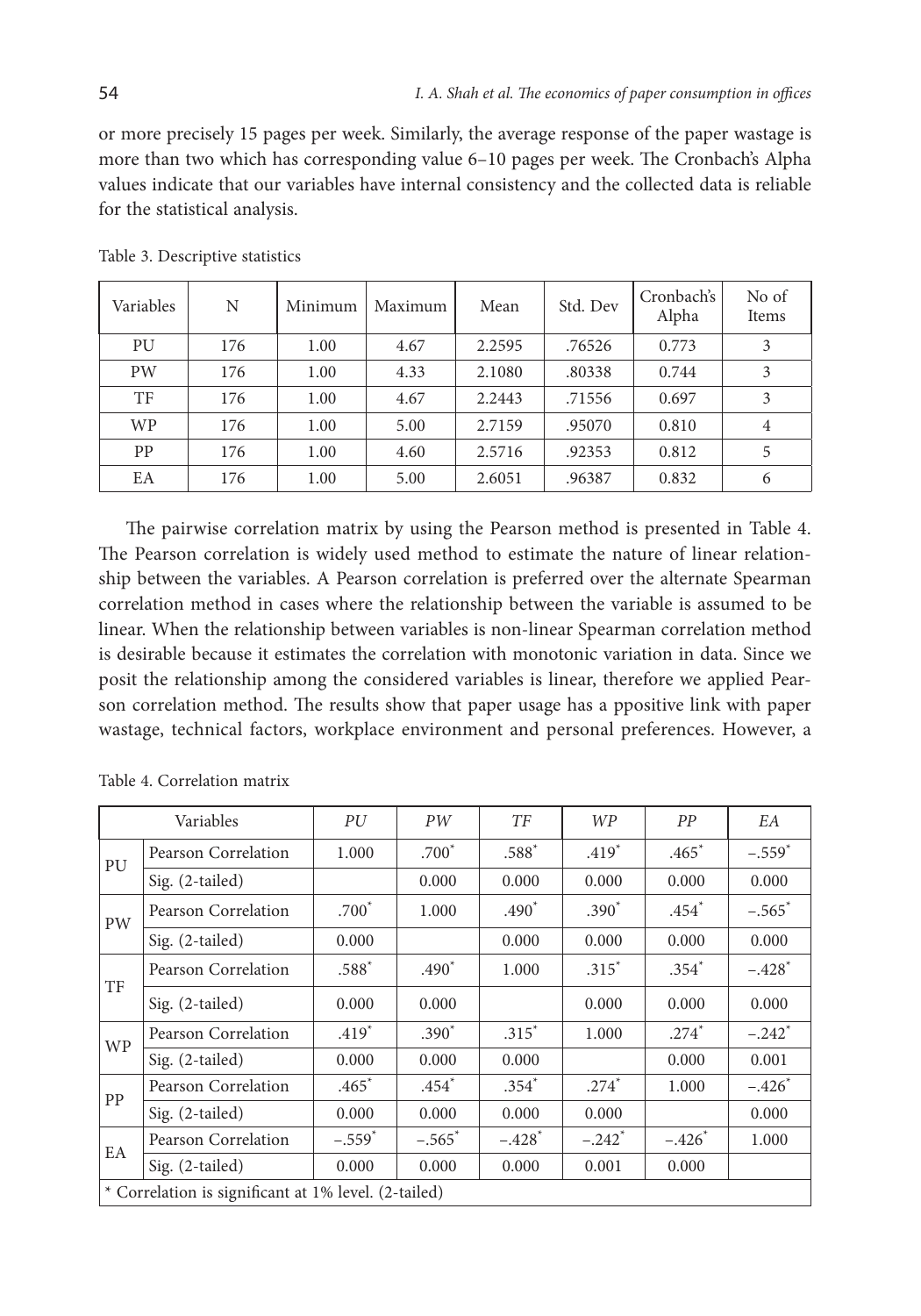negative correlation is found between paper usage and employee awareness. Similarly, there is a positive relationship between paper wastage, technical factors, workplace environment and personal preferences. The correlation between employee awareness and paper wastage is negative. In all cases except paper usage and wastage the correlation coefficient values show the moderate correlation among the variables. Therefore, there is no issue of multicollinearity in the model.

### **4.1. Regression results**

The results of the regression equation 1 are presented in Table 5. The results show that paper wastage and technical factors cause overconsumption of paper. The parameter coefficient of paper wastage and technical factors are statistically significant at 1% significance level. Workplace environment also causes paper usage and the results are significant at 5% level. Personal printing preferences also cause excessive paper usage but the results are significant at 10% level. The negative value of beta corresponding to employee's awareness indicates that the lack of awareness causes excessive paper usage and the parameter coefficient is significant at 5% level. The inverse relationship between awareness and paper usage was expected. The significant value of F-statistics indicates that our model is consistent. The coefficient of determination and the adjusted value of the coefficient of determination indicates that the 60% of the variation in the dependent variable is explained by the independent variables.

| Dependent<br>Variable PU                                       | Unstandardized Coefficients |            | Standardized<br>Coefficients | t-value  | Sig. |  |  |
|----------------------------------------------------------------|-----------------------------|------------|------------------------------|----------|------|--|--|
|                                                                | B                           | Std. Error | Beta                         |          |      |  |  |
| (Constant)                                                     | $.693**$                    | .284       |                              | 2.444    | .016 |  |  |
| PW                                                             | $.379*$                     | .062       | .398                         | 6.110    | .000 |  |  |
| TF                                                             | $.274*$                     | .062       | .255                         | 4.457    | .000 |  |  |
| WP                                                             | $.100**$                    | .044       | .119                         | 2.258    | .025 |  |  |
| PP                                                             | $.082***$                   | .048       | .095                         | 1.702    | .091 |  |  |
| EA                                                             | $-.135**$                   | .053       | $-.156$                      | $-2.566$ | .011 |  |  |
| F-Statistics                                                   | 53.132                      |            | $R^2$                        | 0.610    |      |  |  |
| P-Value                                                        | $0.000*$                    |            | Adjusted $\mathbb{R}^2$      | 0.598    |      |  |  |
| D-Watson                                                       | 2.048                       |            |                              |          |      |  |  |
| *, ** and *** show significant at 1%, 5% and 10% respectively. |                             |            |                              |          |      |  |  |

Table 5. Regression Model 1

The result of the regression equation 2 is presented in Table 6. The results show that paper usage is the significant determinant of paper wastage and results are statistically significant at 1% level. The positive and statistically significant value of beta of paper wastage and paper usage as an independent variable in two different equations indicate that there is a bi-directional causality between the two variables. Employee's awareness has an adverse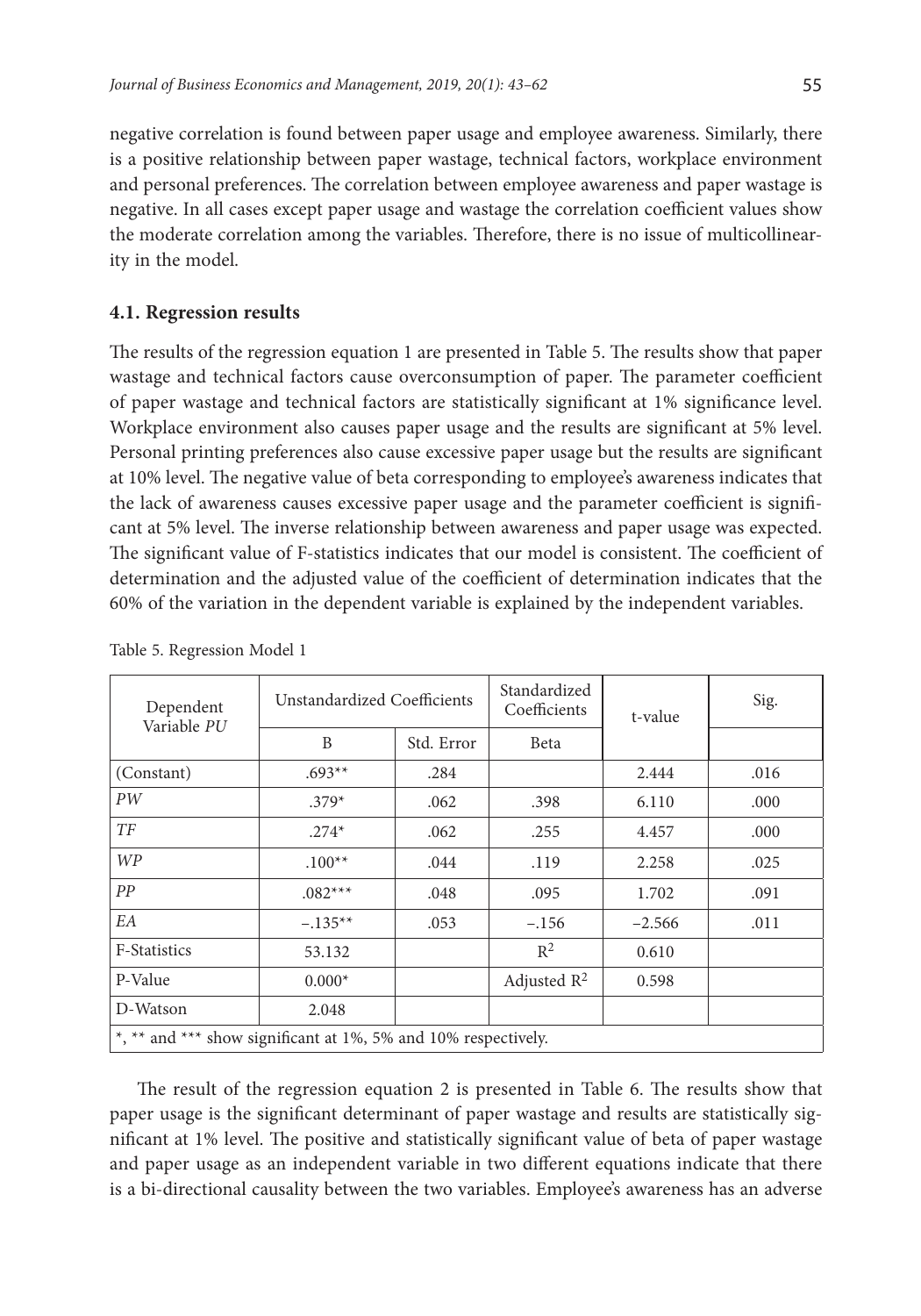relationship with paper wastage and results are significant at 1% confidence level. Technical factors have a positive relationship with the paper wastage but the result is not statistically significant. Workplace environment and personal preferences have a positive and significant relation with paper wastage at 10% level. The coefficient of determination and adjusted coefficient of determination shows that more than 54% variation is explained by the independent variables in the model. The diagnostic tests favor the robustness of the model. The significant value of F-Statistics indicates that the model is the best fit. The Durbin-Watson states show that the model is free from autocorrelation.

| Dependent<br>Variable PW                                       |           | Unstandardized Coefficients | Standardized<br>Coefficients | T        | Sig. |  |  |
|----------------------------------------------------------------|-----------|-----------------------------|------------------------------|----------|------|--|--|
|                                                                | B         | Std. Error                  | Beta                         |          |      |  |  |
| (Constant)                                                     | $.959*$   | .315                        |                              | 3.048    | .003 |  |  |
| TF                                                             | .071      | .073                        | .063                         | .981     | .328 |  |  |
| WP                                                             | $.088***$ | .050                        | .100                         | 1.759    | .080 |  |  |
| PP                                                             | $.091***$ | .054                        | .101                         | 1.688    | .093 |  |  |
| EA                                                             | $-.198*$  | .058                        | $-.218$                      | $-3.416$ | .001 |  |  |
| PU                                                             | $.475*$   | .078                        | .453                         | 6.110    | .000 |  |  |
| F-Statistics                                                   | $42.546*$ |                             | $R^2$                        | 0.556    |      |  |  |
| P-Value                                                        | 0.000     |                             | Adjusted $R^2$               | 0.543    |      |  |  |
| D-Watson                                                       | 2.116     |                             |                              |          |      |  |  |
| *, ** and *** show significant at 1%, 5% and 10% respectively. |           |                             |                              |          |      |  |  |

Table 6. Regression Model 2

#### **4.2. Calculating the impact of paper consumptions on environment**

To assess the negative impact of paper usage and paper wastage on the operating cost of the organization and environment, we used standard formulas to quantify the impact. One ream of paper containing 500 pages of 80 gm paper approximately cost 1.5 OMR. To produce one ton of paper, 24 large size trees are cut, 5,690lbs carbon dioxide gas is emitted, 11,134KHh energy is consumed, 19,075 gallons of water is wasted and 2,278 lbs solid waste is produced (Abramovitz & Ashley, 1999; Standard Chartered bank, 2010; Mueller, 2001; Repaper Project (n.d.); FAO, 1997). Table 7 shows total cost of paper consumed during one year and the impact of paper consumption on environment of the three selected education institutions in Dhofar region of Oman using the standard formulas.

The three institutions in Dhofar region used 5,200 reams (13 tons) of the 80 gm paper. The cost of the paper consumed in one year by the three institutions was 7,800 OMR. The paper used by the institutions was manufactured by cutting about 312 trees, 73,970 Ibs of  $CO<sub>2</sub>$  gas was emitted, 144,742 KWh energy was consumed, 29,614 lbs of solid waste was produced and 247975 gallons of water was wasted.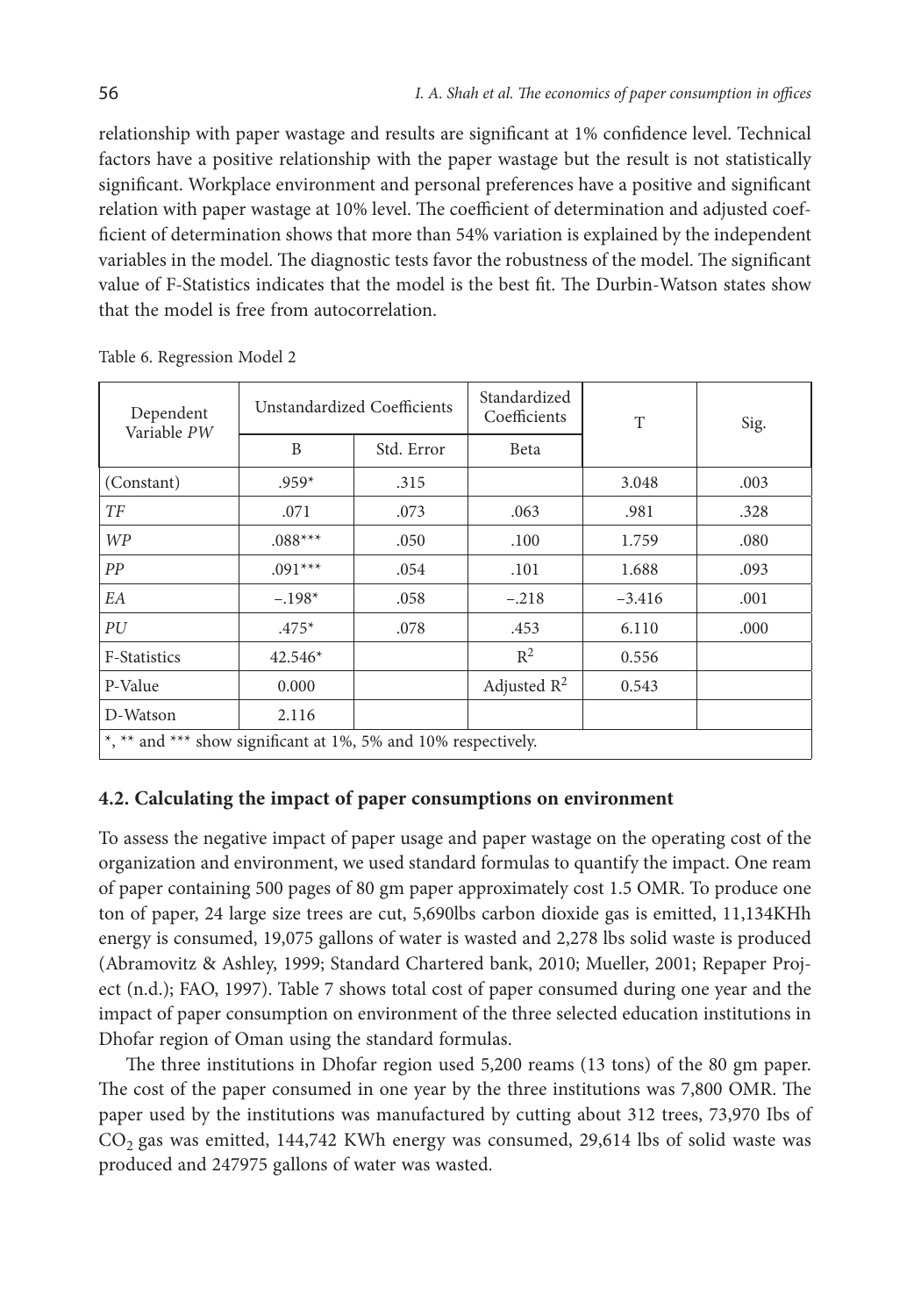|                                                                                               | Impact                                     |                                   |                                                       |                                                             |                                     |                                            |  |
|-----------------------------------------------------------------------------------------------|--------------------------------------------|-----------------------------------|-------------------------------------------------------|-------------------------------------------------------------|-------------------------------------|--------------------------------------------|--|
| Quantity of<br>Office Paper<br>Used<br>(A4 and 80)<br>grams)                                  | Cost                                       | Environment                       |                                                       |                                                             |                                     |                                            |  |
|                                                                                               | <b>Total Cost</b><br>@ 1.5 OMR<br>per ream | Trees<br>Required @<br>24 per ton | CO <sub>2</sub><br>Emission @<br>5,690 lbs per<br>ton | Energy Con-<br>sumed $\varnothing$<br>11,134 KWh<br>per ton | Solid Waste<br>@ 2278 Ib<br>per ton | Water Waste<br>@19,075 gal-<br>lon per ton |  |
| $5,200$ reams<br>$(13 \text{ tons})$<br>$(5.2$ reams /<br>2600 paper<br>per person /<br>year) | 7,800                                      | 312                               | 73,970                                                | 144,742                                                     | 29,614                              | 247975                                     |  |

Table 7. Impact of 5,200 reams (13 tons) of Paper used by three Selected Educational Institutions in Dhofar Region of Oman in one year (I OMR = 2.60 US\$)

52,00 reams = 5,600,000 pages = 13,000 KG = 13 tons = 28,660 Ibs.

# **4.3. Calculating the saving impact of paper**

There are many IT related tips/formulas identified by practitioners to reduce paper consumption in offices. Standard formulas from Mueller (2001) have been used to calculate paper saving possibilities in the three higher educational institutions of Dhofar Region, Oman. For example, 30% saving is possible by using both sides of paper for print purpose. Similarly, the efficient margin of 0.75 can save 4.75% of paper. Moreover, the use of line space of 0.9 and font size of 11.5 can save 5% of paper. By adopting these standard formulas, the saving impact of paper is calculated in the following Table 8.

Table 8. Saving Impact of 5,200 reams (13 tons) of Paper used by three Selected Institutions in Dhofar Region in one year after Applying IT and Non-IT Tips

|                                                            | Saving Impact   |               |                |                                      |                 |                         |                            |
|------------------------------------------------------------|-----------------|---------------|----------------|--------------------------------------|-----------------|-------------------------|----------------------------|
| Tips for efficient<br>use of paper                         | Paper<br>(ream) | Cost<br>(OMR) | Trees<br>(no.) | CO <sub>2</sub><br>Emission<br>(Ibs) | Energy<br>(KWh) | Solid<br>Waste<br>(Ibs) | Water<br>Waste<br>(gallon) |
| Printing both Sides<br>$(30\% \text{ saving})$             | 1560            | 2340          | 93.6           | 22,191.0                             | 43,422.6        | 8884.2                  | 74,392.5                   |
| <b>Efficient Margin</b><br>$(0.75)$ $(4.75\%$ sav-<br>ing) | 247             | 370.5         | 14.82          | 3,513.56                             | 6,875.25        | 1406.67                 | 11,778.81                  |
| Line Space $(0.9)$<br>$(5\% \text{ saving})$               | 260             | 390           | 15.6           | 3,698.5                              | 7237.1          | 1480.7                  | 12398.75                   |
| Font Size $(11.5)$<br>$(5\% \text{ saving})$               | 260             | 390           | 15.6           | 3,698.5                              | 7237.1          | 1480.7                  | 12398.75                   |
| <b>Total Savings</b>                                       | 2,327           | 3,490.5       | 139.62         | 33,101.58                            | 64,772.05       | 13,252.27               | 110,968.81                 |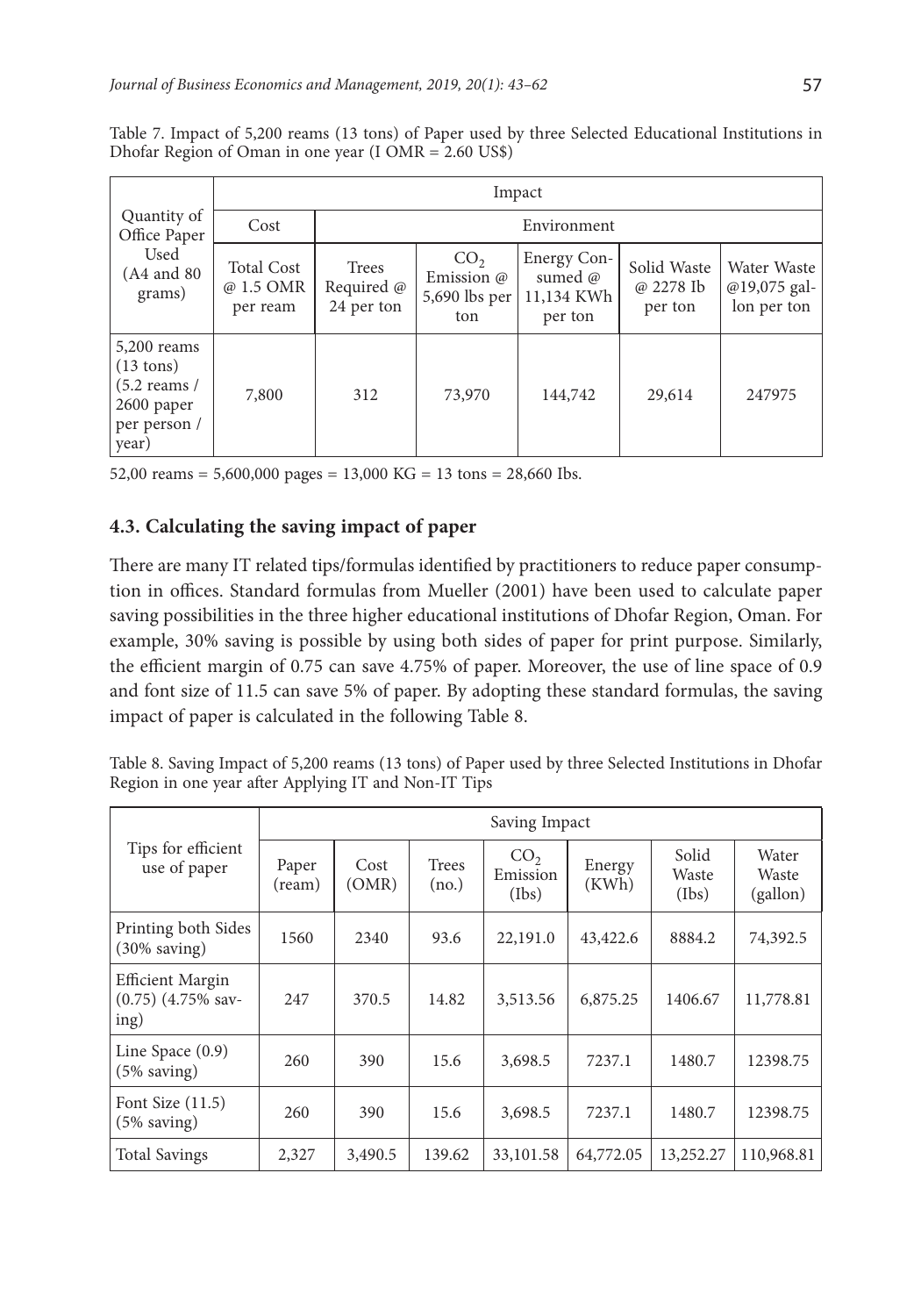By efficient use of paper, a significant amount of paper can be saved. By prudent use of printing commands such as printing on both sides of paper, efficient margin, line spacing and font size 2,327 reams of paper (5.82 tons) can be saved. As a result, 3,490.5 OMR can be saved which is about 44.8% of the total paper cost, 139.62 trees (44.8%) can be saved, 33,101.58 lbs of CO<sub>2</sub> reduction (44.8%), 64,7720.45KWh energy (44.8%) can be saved, 213,252.27 Ibs solid waste (44.8%) can be reduced and 110,968.81 gallons of water (44.8%) can be saved. This is just for three organizations with 1044 employees.

#### **5. Discussion and recommendations**

The results of the survey show that on average an employee in the educational institutions of Dhofar region of the Sultanate of Oman uses 15 pages per week and about 5 pages are wasted. The research findings suggest that (i) paper wastage, (ii) technical factors, (iii) workplace environment, (iv) personal printing preferences and (v) lack of awareness are among the most important factors which induce excessive paper usage. Technical problems in printing papers are malfunctioning of the printing machines, unfamiliar printing machines and unintended printing commands which result in excessive paper usage. By appropriate training of the employees to use the printing machines and timely repair and maintenance of the office equipment can significantly reduce the paper wastage and usage. In the survey, about 81.8% of the respondents agreed that training would help to improve paper conservation and about 67.1% want to attend a training program for the efficient use of paper. The workplace environment is another significant factor causing the excessive use of paper. Insecure work environment and organizational politics cause people to print documents and other material for their personal record to avoid future problems. By providing the cordial working environment and employees' training to respect the privacy of other co-workers in addition to prudent HR policies can contribute to the reduction in the paper usage. Personal printing preferences cause the excessive printing due to lack of knowledge about the impact of various printing settings on the consumption of paper and resultantly environmental degradation. If the proper margin, prudent line spacing and double-sided printing are used, a significant amount of paper can be saved. The results of over-consumption of paper due to personal printing preference is consisted with the results of a survey conducted by Kasavel (2013). The awareness about the impact of paper usage on the environment and cost is another factor which causes unwise paper consumption. A small effort to create awareness and proper training can greatly contribute to the optimal usage of paper. Optimal use of paper can greatly contribute to the reduction of operating cost of the organizations as well as significant reduction in environmental degradation.

### **Conclusions**

This paper aims to investigate the factors potentially responsible for the excessive use of paper and wastage of paper in the workplace and estimate its impact on the environment and economic cost of the organizations in Dhofar region of Sultanate of Oman. A personally administered survey of the educational institutions was conducted to obtain the data related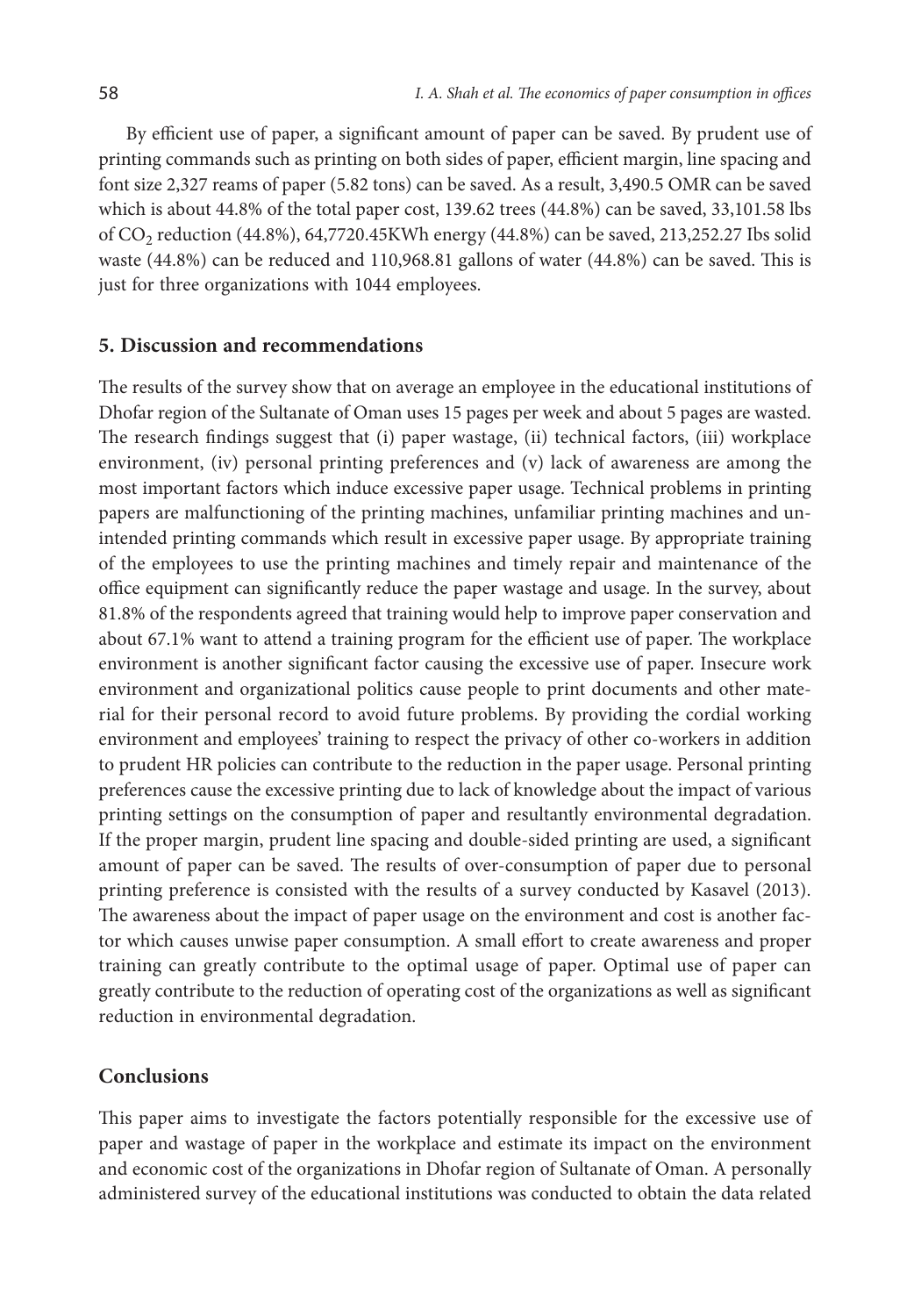to the variables under the consideration from the academic and administrative staff of the educational institutions. The research findings show that technical factors, workplace environment, printing preferences and lack of awareness are the main causes of excessive printing and paper wastage. The three Higher Educational Institutions in Dhofar region have used 5,200 reams (13 tons) of the 80 gm A4 size paper in 2015. The economic cost (only paper cost) of the paper was 7,800 OMR (20,280 US\$). The environmental impacts estimated are: cutting of 312 trees, 73,970 Ibs of  $CO<sub>2</sub>$  gas emission, 144,742 KWh of energy consumption, solid waste produced 29,614 lbs of and 247975 gallons of water was wasted. By changing the printing preferences and creating awareness, a significant amount of economic and environmental resources can be saved to the tune of 44.8%.

The results show that an efficient and wise utilization of paper is an important component of environmental sustainability and cost reduction. However, policy related to printing in workplaces is lacking in most of the organizations. To minimize paper consumption, each organization can develop their own policy for paper use and printing. It would be more effective for each institution to devise a standard paper saving settings for paper use. Similarly, there is a lack of awareness among the office workers regarding the impact of excessive printing on the organizations' cost and the environment. It is necessary to make them aware to the causes of excessive use of paper, cost impact and environmental impact. Employee awareness of the amount of paper they used for copying and printing and the amount of money spent on paper and printing will change the attitude of employees of overusing paper. Training workers how to minimize paper use is also essential for the organization. Similarly, technical know-how about printer use is important to reduce misprinting. Organizations can help protect the climate by using paper more efficiently and avoiding wasteful.

The paper developed a theoretical background discussion on the basis of empirical research data of paper consumption and wastage in various organizations/countries worldwide. Overall the paper contributes to the current knowledge of sustainability by analyzing current practices related to paper consumption. This paper is limited to the four factors related to overconsumption of paper in offices i.e. technical factors, workplace environment, employees' personal preferences, employee's awareness and training. On the impact side of paper consumption, only environmental and economic cost is included. The researchers can include other variables such as organization policies, ease of using printing technology etc. Similarly, the impact of paper on organization efficiency can be included in the other studies. This paper will help organizations to analyze their current practices, policies and take practical action to reduce environmental impact and economic costs by improving the use of organization resources.

### **Author contributions**

Iqtidar conceived the study and he is responsible for the design and development of the paper and he wrote the first draft. Nasser was responsible for data collection. Sohail was responsible for data analysis and interpretation.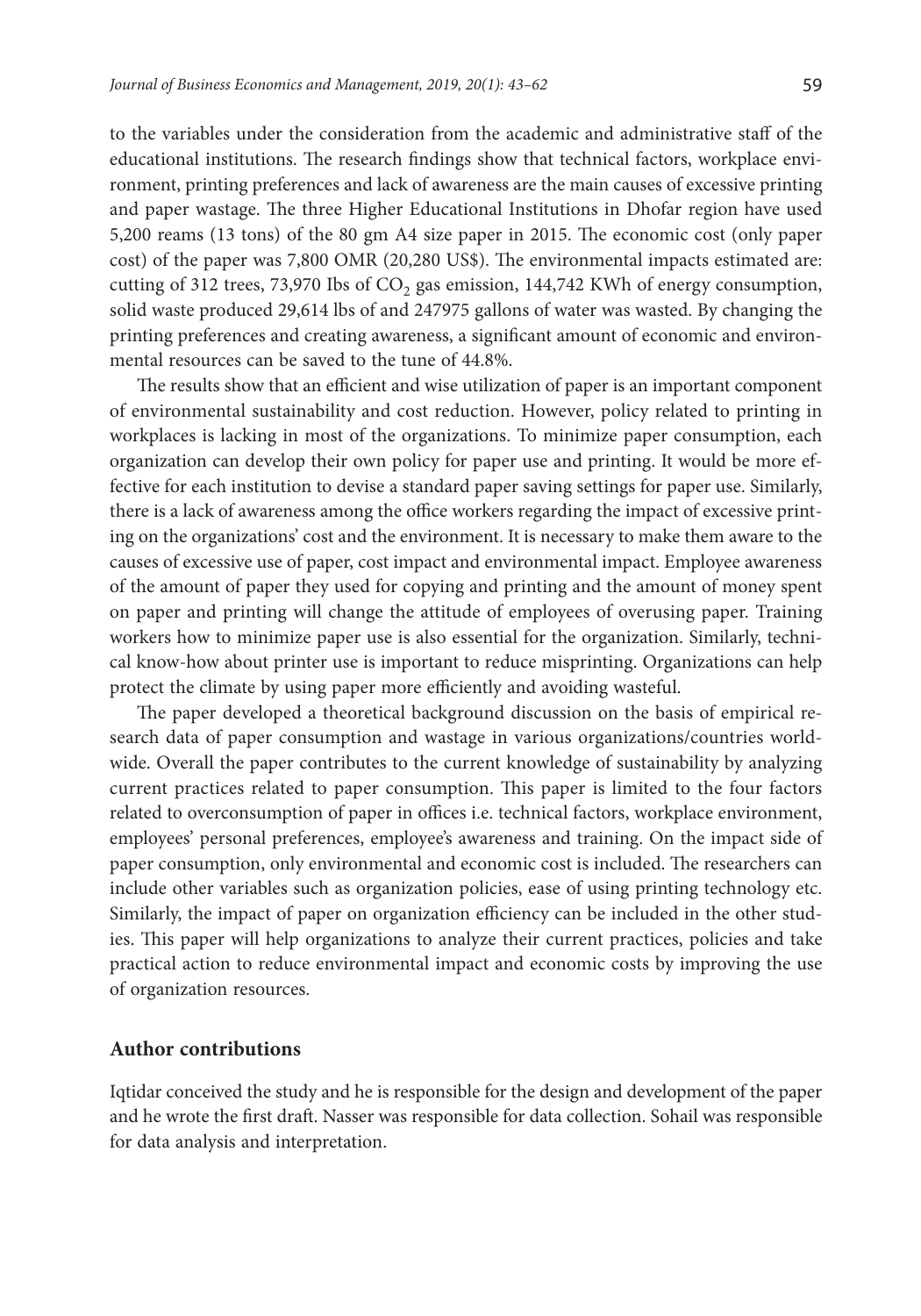#### **Disclosure statement**

We hereby declare that there is no competing financial, professional, or personal interest from other parties.

#### **References**

- Andrés, L., Zentner, A., & Zentner, J. (2014). *Measuring the effect of internet adoption on paper consumption*. Policy Research Working Paper N. 6965, South Asia Region, Sustainable Development Department, World Bank Group. https://doi.org/10.1596/1813-9450-6965
- AL-Qahtani, S. H. (2012). *The paperless organization: improved processes and reduction in paper usage through wider use of electronic documents and tablet computers* (Thesis, Master of Science (MSc)). University of Waikato, Hamilton, New Zealand. Retrieved from http://hdl.handle.net/10289/7023
- Abramovitz, J., & Ashley, M. (1999). *Paper cuts: recovering the paper landscape* (pp. 13-14). Worldwatch Paper 149.
- Egebark, J., & Ekström, M. (2013). *Can indifference make the world greener*? IFN Working Paper No. 975, Research Institute of Industrial Economics, Sweden. Retrieved from file:///C:/Users/Administrator/Downloads/SSRN-id2324922.pdf
- Federal Electronic Challenges. (2012). *Reducing paper and printer ink usage*. Federal Electronic Challenges, Environmental Protection Agency, USA. Retrieved from http://www.epa.gov/fec
- Fujitsu. (2001). *AIIM International ECM road show*. Sacramento, CA. September 10, 2001.
- FAO. (1997). *State of the world's forests 1997*. Food and Agriculture Organization of the United Nations (FAO), Rome, 1997.
- Hujala, M. (2011, January). The role of information and communication technologies in paper consumption*. International Journal of Business Information Systems, 7*(2), 121-135. https://doi.org/10.1504/IJBIS.2011.038507
- Hesseldahl, A. (2008, May 27). *The new push to get rid of paper*. Business Week.
- Jonkutė, G. (2015). The consumers' approach to sustainable consumption and production: a case study in Lithuania. *Environmental Research, Engineering and Management, 71*(4), 28-46.
- Jenkin, T. A., Webster, J., & McShane, L. (2011). An agenda for "Green" information technology and systems research. *Information and Organization, 21*(1), 17-40. https://doi.org/10.1016/j.infoandorg.2010.09.003
- Kazanci, Z. (2015). University students' preferences of reading from a printed paper or a digital screen a longitudinal study. *International Journal of Culture and History, 1*(1), 50-53.
- Krishnan, S., & Subramanian, N. (2015). Evaluating carbon-reducing impact of document management systems. *7th Annual IEEE Green Technologies Conference* (pp. 88-94). New Orleans, LA, 2015. https://doi.org/10.1109/GREENTECH.2015.32
- King, K., & Toland, J. (2014). iPads and the paperless office: the impact of tablet devices on paper consumption in higher education. *Journal of Applied Computing and Information Technology, 18*(1). Retrieved from http://www.citrenz.ac.nz/jacit/JACIT1801/2014King\_PaperlessOffice.html
- Kasavel, K. (2013). *Managing paper use in the office: conducting a paper use survey*. Retrieved from http://www.urbanearth.co.za/articles/managing-paper-use-office-conducting-paper-use-survey
- Mukete, B., Sun, Y., Zama, E., & Monono, S. K. (2016). Paper consumption and environmental impact in an emerging economy. *Journal of Energy, Environmental* & *Chemical Engineering*, *1*(1), 13-18.
- Moberga, A., Johanssonb, M., Finnvedena, G., & Jonssonc, A. (2010)*.* Printed and tablet e-paper newspaper from an environmental perspective – a screening life cycle assessment*. Environmental Impact Assessment Review*, *30*(3), 177-191. https://doi.org/10.1016/j.eiar.2009.07.001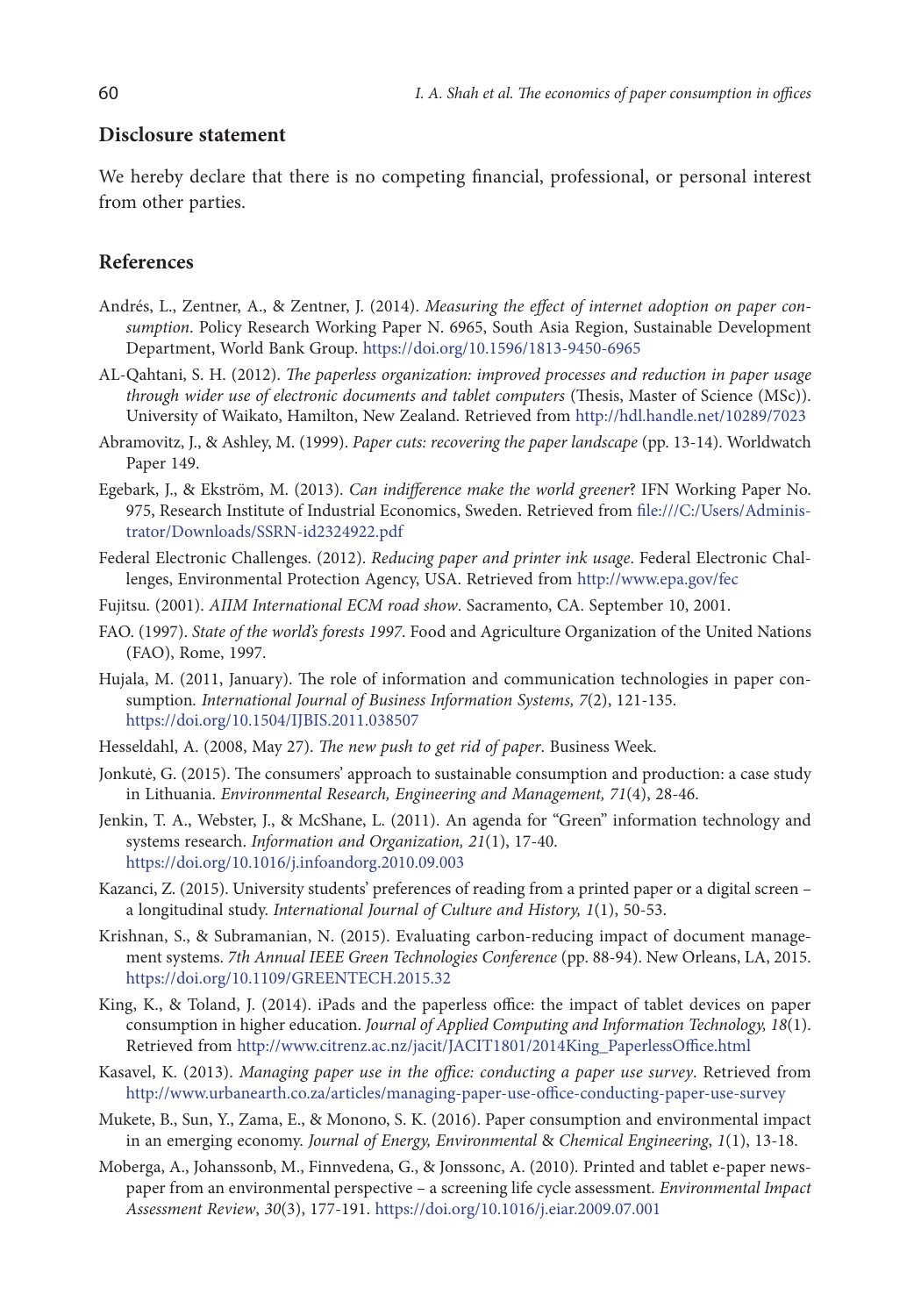- McCool, C. (2008). *How to reduce printing costs by 17%: a guide to doing well and doing good by printing less, a green print technologies*. Portland White Paper. Retrieved from www.printgreener.com
- Mueller. (2001)*. Mueller Policy Paper #1: Reduce Standard Margin Settings*. Penn State University, USA. Retrieved from file:///C:/Users/Iqtidar/Desktop/2016/TRC%20project/ IT%20to%20save%20environment/mueller\_policy\_1update.pdf
- McCormack, N. (2011). Mission impossible? The future of "paperless" library operations. *Library Management*, *32*(4/5), 279-289. https://doi.org/10.1108/01435121111132284
- Minnesota Pollution Control Agency. (2016). *Become a paperless office*. Retrieved from http://www. reduce.org/
- Niinimäki, K., & Hassi, L. (2011). Emerging design strategies in sustainable production and consumption of textiles and clothing. *Journal of Cleaner Production, 19*(16), 1876-1883. https://doi.org/10.1016/j.jclepro.2011.04.020
- Paperless Project. (2013). *Facts about paper: the impact of consumption*. Retrieved from http://www. thepaperlessproject.com/
- Preton. (2010). *Environmental issues associated with toner and ink usage*. Preton Ltd, White Paper.
- Peters, G. (2003). A *Society Addicted to Paper The Effect of Computer Use on Paper Consumption*. School of Computing Science, Simon Fraser University Vancouver, B.C., Canada V5A 1S6.
- Penn State University. (2000). *Penn State Indicator Report 2000*. Penn State University, USA.
- Planet, A. (2008). *The role of e-billing in reducing the environmental impacts of paper consumption*. Planet Ark Report January 24, 2008.
- Ranko, S., Berislav, B., & Antun, S. (2008, 19-21 June). *New ways in manufacturing engineering, document management system as source of competitive advantage*. Prešov, Slovak Republic.
- Repaper Project. (n.d.). *Recovering and discovering a source*. National Wildlife Federation, Merrifield VA 22116-1583, USA. Retrieved from http://www.wastexchange.org/upload\_publications/Office-PaperRecyclingGuide.pdf
- SC Technology Group. (2015). *3 Must have technologies to reduce paper consumption*. SC Technology Group. Retrieved from http://www.sctechnologygroup. com.au/3-must-have-technologies-toreduce-paper-consumption/
- Sarantis, H. (2002). *Business guide to paper reduction: a step-by-step plan to save money by saving paper, forest ethics*. Retrieved from http://sustainability.tufts.edu/wp-content/uploads/BusinessGuidetoPaperReduction.pdf
- Sellen, A. J., & Harper, R. (2002). *The myth of the paperless office.* Cambridge MA: The MIT Press.
- Sharma, B. K. (2014, 13-14 August). Impact of paper industry on environment: a case study of the Nagaon Paper Mill. Paper presented in *International Conference on Trends in Economics, Humanities and Management (ICTEHM'14)*. Pattaya (Thailand).
- Sophia, B. M. (2013). Sustainable paper consumption: exploring behavioural factors*. Social Science, 2*, 270-283. https://doi.org/10.3390/socsci2040270
- Soskolne, C. L., & Sieswerda, L. E. (2010). Cancer risk associated with pulp and Paper Mills: a review of occupational and community epidemiology*. Journal of Health Promotion and Chronic Disease Prevention in Canada: Research, Policy and Practice, 29* (Supplement 2).
- Smith, R. E. (2011). The environmental sustainability of paper*. Graduate Studies Journal of Organizational Dynamics, 1*(1), 1-18.
- Standard Chartered Bank. (2010). *Reducing and eliminating paper consumption: a best practice guide for corporate offices* (1rst ed.), May 2010. Standard Chartered Bank (China) limited, Shanghai, China.
- Susanty, W., Thamrin, T. E., & Cucus, A. (2012, 20-21 June). Document management system based on paperless. *1st International Conference on Engineering and Technology Development (ICETD 2012)*.